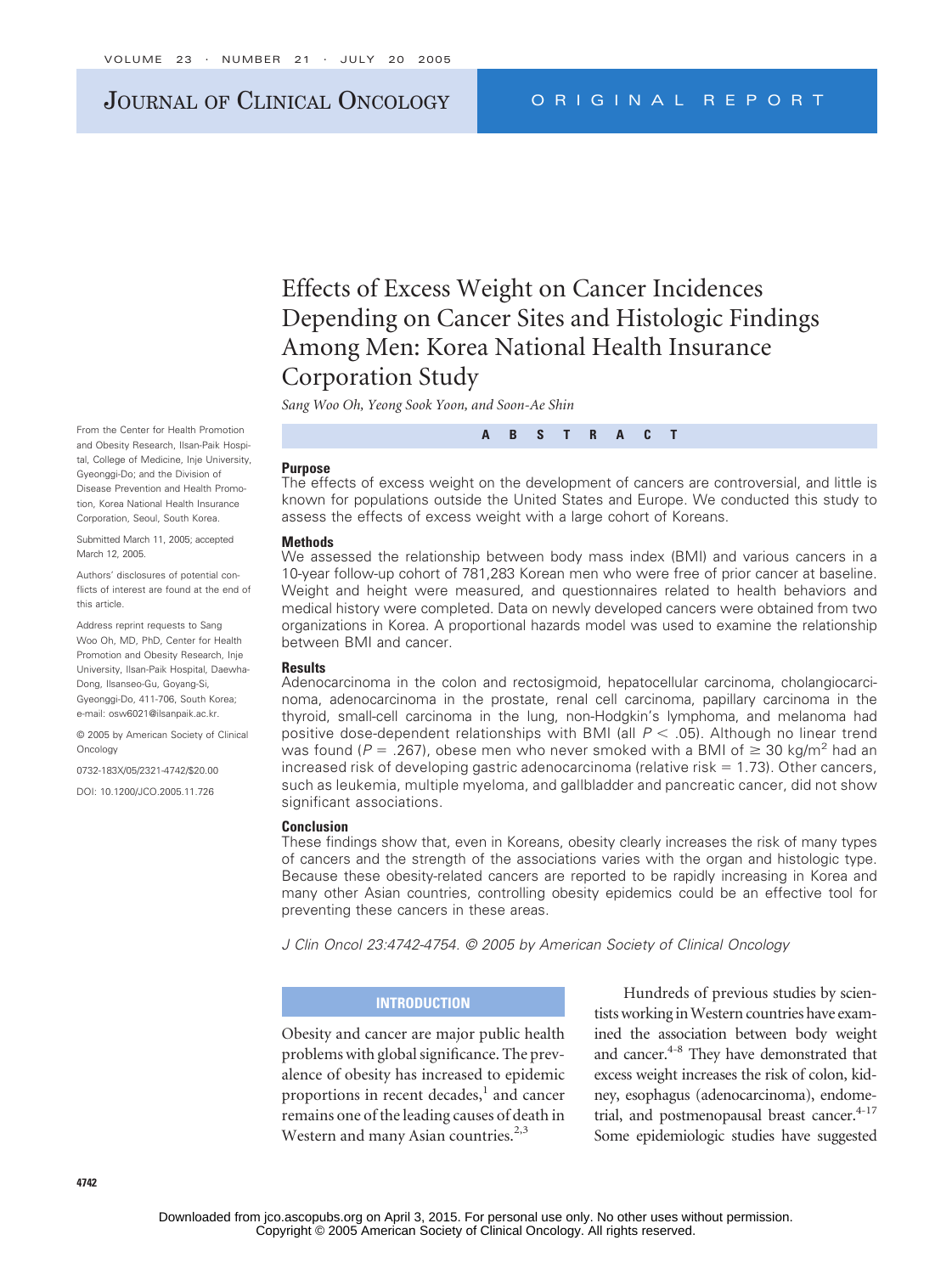that cancers at other sites, such as the liver, gallbladder, thyroid, prostate, pancreas, ovary, leukemia, and cervix, are associated with excess weight, but the results for these cancers are inconsistent.<sup>4-8,18-23</sup> Recently, some investigators have suggested new associations between body weight and additional cancers, such as multiple myeloma, melanoma, non-Hodgkin's lymphoma, and others.<sup>8,23-26</sup> These newly identified obesity-related cancers suggest that more types of cancer are associated with body weight than had previously been thought to be the case.

This evidence supports the idea that controlling obesity can be an important tool for preventing a number of cancers among the populations of modern societies. However, this assertion needs further investigation, as well as verification that it is applicable to populations other than those in developed Western societies, given that almost all of the data on this issue thus far have been obtained from Western populations. Compared with whites, Asians tend to have relatively small body frames; their lifestyles, genetic backgrounds, and general environments also differ. Different epidemiologic characteristics for cancers have been reported from many Asian countries. Consequently, the effects of body weight on the development of cancer in Asians might differ from those in whites. Nevertheless, this assumption has not been verified, and data on this topic are scarce. We have conducted an investigation to clarify the association between obesity and cancer, according to organ site and histologic type, by examining data from a large cohort of Korean men.

# **METHODS**

### *Study Population*

Our patients were civil servants and private school workers and their dependants, who were members of the Korea National Health Insurance Corporation (KNHIC). The KNHIC provides medical insurance for all Koreans, and all Koreans are legally obliged to become members of this national insurance system. All members are eligible for a general health status examination every 2 years, and for some populations, like our study patients, this examination is obligatory by law. Of the possible patients, 824,138 men who were aged 20 years old or older and who had undergone medical examinations in 1992 were selected. Excluding nonresponders to questionnaires and those who had a previous cancer (total, 5.2%), 781,283 men were finally selected as study patients. We restricted our analyses to men because the women in the KNHIC study were generally younger than the men, and the number of cancer patients was too small for detailed analyses.

### *Data Collection*

The body mass index (BMI) was used as an index of adiposity. BMI is calculated as the weight in kilograms divided by the height in meters squared. The data on body weight and height were collected by direct measurements at medical institutions equipped with facilities and staff approved by the regulations defined by the KNHIC.<sup>27</sup> The subjects were categorized into six groups by BMI: less than 18.5, 18.5 to 22.9, 23.0 to 24.9, 25.0 to 26.9, 27.0 to 29.9, and  $\geq$  30.0 kg/m<sup>2</sup>. This classification corresponds to the classification proposed by WHO for the Western-Pacific region and with the classifications adopted by previous studies on Asians.<sup>28</sup> Because the number of incident cancer cases among men with a BMI  $\geq$  30 kg/m<sup>2</sup> was too small to be analyzed in detail, we did not classify this range of BMI further. Several categories of BMI were combined if a single category was found to have insufficient patients to produce sufficient statistical power. We set the BMI of 18.5 to 22.9  $\text{kg/m}^2$  as a reference for comparison because it is considered to be the normal range in the guidelines for Asians issued by WHO Western-Pacific region and others.<sup>28</sup>

The questionnaire included questions pertaining to age, smoking status, alcohol consumption, family history of cancer or other diseases, personal medical history, exercise (frequency and duration), and area of residence. Examinees were required to reply 3 to 4 days before each examination. The questionnaires were self-administered, and trained staff reviewed the completed questionnaires.

## *End Points*

First, we obtained data on verified incident cancer patients for the period between the date of the initial medical examination in 1992 and December 31, 2001, from the Korea Central Cancer Registry (KCCR), using each individual's personal identification number. The KCCR is a hospital-based cancer registration system involving 75 (94%) of the 80 Korean university hospitals and 120 (96%) of the 125 teaching hospitals nationwide in 2001. These hospital-based reports have been estimated as covering at least 80% of the newly diagnosed malignancies in Korea.29 In this system, the histologic types of cancer, which are confirmed by pathologists, must also be reported. The diagnoses of cancers, including histologic types, are coded according to the second revision of the International Classification of Diseases for Oncology.<sup>30</sup>

To reduce the number of missing patients and to improve accuracy, we also obtained data from the KNHIC in addition to that from the KCCR. Comparison of these two types of data identified an additional 9.1% of discrepant patients from the KNHIC data, and we tried to refine these patients. Because all hospitals in Korea are reimbursed only after bills that include the final diagnosis and treatment for each patient are submitted to the KNHIC and membership in this national insurance system is a legal obligation for all Koreans, we expected that almost all the data on new cancer patients would be included in this database. However, some of the additional 9.1% of cancer patients found in the KNHIC data might have been caused either by false registration of noncancer patients or failure of real patient registration in the KCCR. Of these discrepant cancer patients, only those whose cancer was confirmed by medical bills or reports of chemotherapy, conservative therapy, surgery, or death certificates were included in our analyses to improve accuracy (the KNHIC data increased the cancer incident patients by 5.9%). Because the histologic types of these additional patients were unavailable, we classified the histologic diagnoses of these patients as unknown or other. In the cases of death, multiple cancers, and others, we censored these patients at the time of the first occurrence.

The histologic types were classified based on the clinical significance and prevalence of each cancer in Korea,<sup>29</sup> as well as according to the WHO classification of tumors.30 Lesions in the distal esophagus and gastric cardia were combined into one lesion, and lesions in the sigmoid and rectum were also combined. Because it is often difficult to determine where a large lesion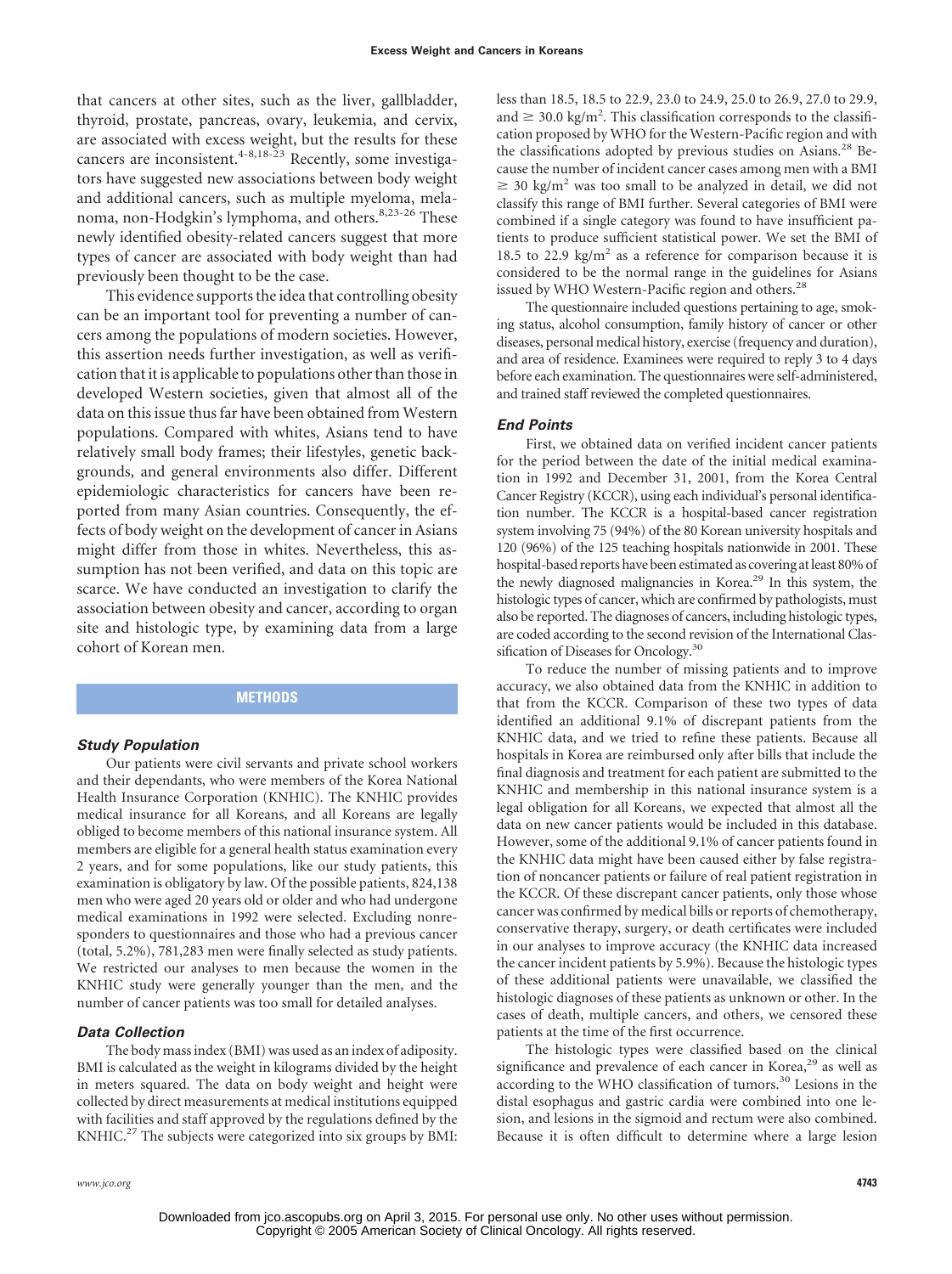|                                                      |                            |                             | Whole Study Population        |                             |                             |                               |         |
|------------------------------------------------------|----------------------------|-----------------------------|-------------------------------|-----------------------------|-----------------------------|-------------------------------|---------|
|                                                      |                            |                             | Body Mass Index               |                             |                             |                               | $P$ for |
| Type of Cancer                                       | $<$ 18.5 kg/m <sup>2</sup> | 18.5-22.9 kg/m <sup>2</sup> | 23.0-24.9 kg/m <sup>2</sup>   | 25.0-26.9 kg/m <sup>2</sup> | 27.0-29.9 kg/m <sup>2</sup> | $\geq$ 30.0 kg/m <sup>2</sup> | Trend   |
| All cancers                                          |                            |                             |                               |                             |                             |                               | .753    |
| No. of incident cancer cases                         | 369                        | 8,211                       | 5,618                         | 3,271                       | 1,284                       | 196                           |         |
| Person-years of follow-up                            | 126,551.6                  | 3,576,563.5                 | 2,185,952.8                   | 1,237,087.5                 | 483,194.9                   | 59,333                        |         |
| Age-standardized rate*                               | 280.2                      | 255.3                       | 244.6                         | 247.4                       | 246.4                       | 317.1                         |         |
| Relative riskt                                       | 0.99                       | 1.00                        | 0.98                          | 1.00                        | 0.99                        | 1.26                          |         |
| 95% CI                                               | 0.89 to 1.11               |                             | 0.95 to 1.02                  | 0.96 to 1.04                | 0.93 to 1.05                | 1.10 to 1.46                  |         |
| Upper and middle esophageal cancer                   |                            |                             |                               |                             |                             |                               | < .001  |
| No. of incident cancer cases                         | 6                          | 87                          | 38                            | 22                          | 6                           |                               |         |
| Person-years of follow-up                            | 128,205.8                  | 3,610,201.2                 | 220,866.2                     | 1,249,744.6                 | 548,237.3                   |                               |         |
| Age-standardized rate*                               | 4.0                        | 2.7                         | 1.6                           | 1.6                         | 1.0                         |                               |         |
| Relative riskt                                       | 1.21                       | 1.00                        | 0.63                          | 0.64                        | 0.38                        |                               |         |
| 95% CI                                               | 0.49 to 2.99               |                             | 0.43 to 0.92                  | 0.40 to 1.02                | 0.17 to 0.87                |                               |         |
| Distal esophageal and gastric cardia cancer          |                            |                             |                               |                             |                             |                               | .03     |
| No. of incident cancer cases                         | $\overline{7}$             | 125                         | 67                            | 42                          | 13                          |                               |         |
| Person-years of follow-up                            | 128,186.9                  | 3,610,080.8                 | 2,207,979.8                   | 1,249,679.3                 | 548,221.6                   |                               |         |
| Age-standardized rate*                               | 4.5                        | 3.8                         | 2.8                           | 3.1                         | 2.4                         |                               |         |
| Relative riskt                                       | 1.10                       | 1.00                        | 0.77                          | 0.83                        | 0.59                        |                               |         |
| 95% CI                                               | 0.49 to 2.50               |                             | 0.57 to 1.04                  | 0.58 to 1.18                | 0.34 to 1.05                |                               |         |
| Stomach cancer                                       |                            |                             |                               |                             |                             |                               | .066    |
| No. of incident cancer cases                         | 106                        | 2,392                       | 1,479                         | 917                         | 343                         | 56                            |         |
| Person-years of follow-up                            | 127,683.9                  | 3,600,418.2                 | 2,202,265.4                   | 1,246,220.4                 | 486,801.1                   | 59,894.5                      |         |
| Age-standardized rate*                               | 72.2                       | 73.2                        | 63.6                          | 68.7                        | 64.7                        | 88.2                          |         |
| Relative riskt                                       | 0.96                       | 1.00                        | 0.88                          | 0.95                        | 0.90                        | 1.25                          |         |
| 95% CI                                               | 0.78 to 1.18               |                             | 0.82 to 0.94                  | 0.88 to 1.03                | 0.80 to 1.01                | 0.96 to 1.63                  |         |
| Colon cancer excluding rectosigmoid cancer           |                            |                             |                               |                             |                             |                               | .001    |
| No. of incident cancer cases                         | 14                         | 359                         | 316                           | 190                         | 63                          | 11                            |         |
| Person-years of follow-up                            | 128,132.8                  | 3,607,253.0                 | 2,205,446.9                   | 1,248,175.4                 | 487,547.0                   | 60,046.0                      |         |
| Age-standardized rate*                               | 10.1                       | 9.7                         | 13.3                          | 14.3                        | 11.2                        | 18.9                          |         |
| Relative riskt                                       | 1.00                       | 1.00                        | 1.24                          | 1.33                        | 1.07                        | 1.92                          |         |
| 95% CI                                               | 0.62 to 1.63               |                             | 1.07 to 1.43                  | 1.13 to 1.57                | 0.83 to 1.38                | 1.15 to 3.22                  |         |
| Rectosigmoid cancer                                  |                            |                             |                               |                             |                             |                               | .003    |
| No. of incident cancer cases                         | 20                         | 606                         | 480                           | 326                         | 117                         | 14                            |         |
| Person-years of follow-up                            | 129,921.7                  | 3,606,952.6                 | 2,204,456.4                   | 1,247,605.3                 | 487,431.8                   | 60,039.9                      |         |
| Age-standardized rate*                               | 14.5                       | 18.5                        | 20.5                          | 24.3                        | 22.3                        | 21.9                          |         |
| Relative riskt                                       | 0.64                       | 1.00                        | 1.06                          | 1.29                        | 1.15                        | 1.08                          |         |
| 95% CI                                               | 0.36 to 1.13               |                             | 0.92 to 1.22                  | 1.10 to 1.52                | 0.91 to 1.46                | 0.56 to 2.10                  |         |
|                                                      |                            |                             |                               |                             |                             |                               | .025    |
| Liver cancer excluding intrahepatic ductal<br>cancer |                            |                             |                               |                             |                             |                               |         |
| No. of incident cancer cases                         | 54                         | 1,422                       | 1,006                         | 583                         | 240                         | 42                            |         |
| Person-years of follow-up                            | 127,900.6                  | 3,603,268.4                 | 2,203,137.5                   | 1,246,855.0                 | 487,030.9                   | 59,913.7                      |         |
| Age-standardized rate*                               | 40.3                       | 43.5                        | 43.1                          | 43.4                        | 45.4                        | 66.0                          |         |
| Relative riskt                                       | 0.84                       | 1.00                        | 1.04                          | 1.04                        | 1.07                        | 1.56                          |         |
| 95% CI                                               | 0.63 to 1.10               |                             | 0.96 to 1.13                  | 0.94 to 1.14                | 0.93 to 1.23                | 1.15 to 2.12                  |         |
| Gallbladder cancer                                   |                            |                             |                               |                             |                             |                               |         |
| No. of incident cancer cases                         | 7                          | 62                          | 70                            | 29                          |                             |                               | .586    |
|                                                      |                            |                             |                               |                             | 14                          |                               |         |
| Person-years of follow-up                            | 128,102.5                  | 3,606,477.4                 | 2,208,256.7                   | 1,249,357.3                 | 547,346.4                   |                               |         |
| Age-standardized rate*                               | 4.8                        | 1.9                         | 3.0                           | 2.2                         | 2.4                         |                               |         |
| Relative riskt                                       | 2.44                       | 1.00                        | 1.55                          | 1.15                        | 1.25                        |                               |         |
| 95% CI                                               | 1.12 to 5.34               |                             | 1.10 to 2.20                  | 0.74 to 1.80                | 0.70 to 2.24                |                               |         |
| Intra- and extrahepatic biliary tract cancer         |                            |                             |                               |                             |                             |                               | .005    |
| No. of incident cancer cases                         | $\boldsymbol{9}$           | 192                         | 164                           | 108                         | 38                          | $\,6$                         |         |
| Person-years of follow-up                            | 128,112.7                  | 3,604,198.4                 | 2,204,138.6                   | 1,247,055.3                 | 487,930.7                   | 60,041.9                      |         |
| Age-standardized rate*                               | 5.6                        | 6.0                         | 7.0                           | 7.9                         | 7.1                         | 9.6                           |         |
| Relative riskt                                       | 0.90                       | 1.00                        | 1.22                          | 1.40                        | 1.24                        | 1.64                          |         |
| 95% CI                                               | 0.45 to 1.83               |                             | 0.99 to 1.50                  | 1.11 to 1.78                | 0.87 to 1.75                | 0.73 to 3.70                  |         |
|                                                      |                            |                             | (continued on following page) |                             |                             |                               |         |

**4744** JOURNAL OF CLINICAL ONCOLOGY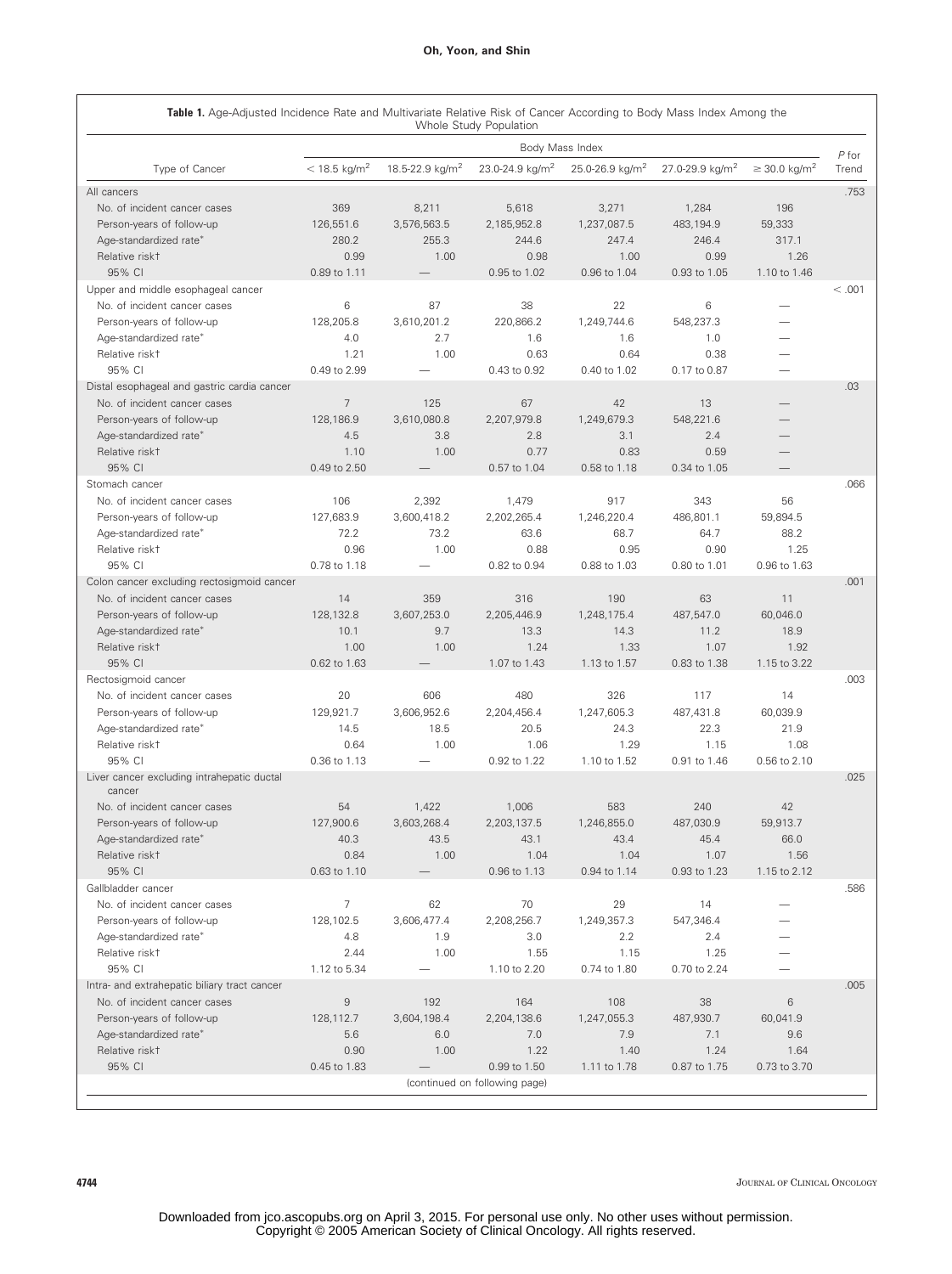| $<$ 18.5 kg/m <sup>2</sup><br>18.5-22.9 kg/m <sup>2</sup><br>23.0-24.9 kg/m <sup>2</sup><br>25.0-26.9 kg/m <sup>2</sup><br>27.0-29.9 kg/m <sup>2</sup><br>$\geq$ 30.0 kg/m <sup>2</sup><br>Type of Cancer<br>Trend<br>Pancreatic cancer<br>5<br>203<br>153<br>74<br>26<br>5<br>No. of incident cancer cases<br>3,609,769.3<br>2,207,627.0<br>1,249,555.5<br>488,027.5<br>60,104.9<br>Person-years of follow-up<br>128,216.5<br>6.3<br>4.9<br>Age-standardized rate*<br>3.9<br>6.5<br>5.5<br>8.7<br>Relative riskt<br>0.53<br>1.00<br>1.07<br>0.87<br>0.78<br>1.04<br>95% CI<br>0.22 to 1.29<br>0.86 to 1.32<br>0.51 to 1.18<br>0.67 to 1.15<br>0.39 to 2.81<br>< .001<br>Lung cancer<br>66<br>333<br>127<br>15<br>No. of incident cancer cases<br>1,072<br>651<br>127,950.0<br>3,606,223.1<br>487,613.0<br>60,063.8<br>Person-years of follow-up<br>2,205,642.2<br>1,248,481.3<br>33.4<br>27.5<br>23.5<br>Age-standardized rate*<br>47.7<br>24.6<br>23.6<br>1.26<br>1.00<br>0.88<br>0.80<br>0.78<br>0.77<br>Relative riskt<br>95% CI<br>0.98 to 1.61<br>0.80 to 0.97<br>0.65 to 0.94<br>0.47 to 1.30<br>0.70 to 0.90<br>< .001<br>Kidney cancer<br>3<br>220<br>162<br>58<br>5<br>No. of incident cancer cases<br>114<br>Person-years of follow-up<br>128,233.9<br>3,609,583.0<br>2,207,565<br>124,932.2<br>487,900.2<br>60,108.1<br>Age-standardized rate*<br>2.5<br>6.6<br>7.0<br>8.5<br>11.0<br>7.8<br>Relative riskt<br>0.26<br>1.00<br>1.82<br>1.11<br>1.31<br>1.42<br>95% CI<br>0.89 to 1.38<br>0.06 to 1.03<br>1.02 to 1.67<br>1.37 to 2.52<br>0.59 to 3.46<br>.629<br>Bladder cancer<br>19<br>236<br>202<br>106<br>3<br>No. of incident cancer cases<br>44<br>128,154.7<br>3,609,613.6<br>2,207,329.1<br>1,249,416.4<br>487,935.8<br>60,120.9<br>Person-years of follow-up<br>7.2<br>8.7<br>Age-standardized rate*<br>11.9<br>7.8<br>8.6<br>4.8<br>1.76<br>1.00<br>1.20<br>1.12<br>0.70<br>Relative riskt<br>1.16<br>95% CI<br>1.09 to 2.84<br>0.99 to 1.45<br>0.83 to 1.61<br>0.89 to 1.41<br>0.22 to 2.19<br>.001<br>Prostate cancer<br>6<br>136<br>127<br>83<br>30<br>5<br>No. of incident cancer cases<br>128,209.6<br>3,610,199.8<br>2,207,813.3<br>1,249,548.8<br>488,039.1<br>60,113.9<br>Person-years of follow-up<br>4.2<br>5.3<br>5.7<br>Age-standardized rate*<br>3.7<br>6.2<br>8.0<br>Relative riskt<br>0.66<br>1.00<br>1.26<br>1.39<br>1.92<br>1.46<br>95% CI<br>0.27 to 1.62<br>0.99 to 1.61<br>0.93 to 2.06<br>1.11 to 1.92<br>0.78 to 4.68<br>.442<br>Brain cancer<br>69<br>32<br>21<br>3<br>No. of incident cancer cases<br>$\overline{4}$<br>105<br>128,215.2<br>3,610,016.8<br>1,249,687.6<br>488,045.2<br>60,118.2<br>Person-years of follow-up<br>2,207,918.3<br>3.0<br>2.4<br>3.9<br>Age-standardized rate*<br>3.5<br>3.0<br>4.8<br>1.00<br>0.84<br>1.79<br>Relative riskt<br>1.07<br>1.09<br>1.47<br>95% CI<br>0.39 to 2.93<br>0.79 to 1.50<br>0.90 to 2.38<br>0.57 to 2.66<br>0.55 to 1.28<br>.241<br>Hodgkin's lymphoma<br>$\mathbb O$<br>13<br>8<br>6<br>$\overline{4}$<br>No. of incident cancer cases<br>128,238.3<br>3,610,504.5<br>2,208,170.4<br>1,249,806.8<br>548,242.4<br>Person-years of follow-up<br>0.0<br>0.4<br>0.4<br>0.5<br>0.7<br>Age-standardized rate*<br>Relative riskt<br>1.00<br>0.92<br>1.22<br>1.79<br>95% CI<br>0.38 to 2.23<br>0.46 to 3.22<br>0.55 to 6.56<br>Non-Hodgkin's lymphoma<br>.04<br>92<br>29<br>No. of incident cancer cases<br>$\overline{4}$<br>11<br>54<br>128,225.9<br>3,610,125.9<br>Person-years of follow-up<br>2,207,856.1<br>1,249,614.0<br>548,146.0<br>3.5<br>5.3<br>Age-standardized rate*<br>2.9<br>4.0<br>3.9<br>0.72<br>1.00<br>Relative riskt<br>1.13<br>1.18<br>1.54<br>95% CI<br>0.23 to 2.28<br>0.85 to 1.51<br>0.99 to 2.75<br>0.84 to 1.65<br>Leukemia<br>$\overline{2}$<br>86<br>32<br>3<br>No. of incident cancer cases<br>67<br>10<br>128,232.0<br>3,610,185.9<br>1,249,683.6<br>488,098.2<br>60,113.5<br>Person-years of follow-up<br>2,207,898.1<br>2.5<br>2.0<br>Age-standardized rate*<br>1.1<br>2.9<br>2.5<br>4.5<br>Relative riskt<br>0.64<br>1.00<br>1.01<br>0.75<br>2.03<br>1.25 |        |              |              | Body Mass Index |              |              |         |
|----------------------------------------------------------------------------------------------------------------------------------------------------------------------------------------------------------------------------------------------------------------------------------------------------------------------------------------------------------------------------------------------------------------------------------------------------------------------------------------------------------------------------------------------------------------------------------------------------------------------------------------------------------------------------------------------------------------------------------------------------------------------------------------------------------------------------------------------------------------------------------------------------------------------------------------------------------------------------------------------------------------------------------------------------------------------------------------------------------------------------------------------------------------------------------------------------------------------------------------------------------------------------------------------------------------------------------------------------------------------------------------------------------------------------------------------------------------------------------------------------------------------------------------------------------------------------------------------------------------------------------------------------------------------------------------------------------------------------------------------------------------------------------------------------------------------------------------------------------------------------------------------------------------------------------------------------------------------------------------------------------------------------------------------------------------------------------------------------------------------------------------------------------------------------------------------------------------------------------------------------------------------------------------------------------------------------------------------------------------------------------------------------------------------------------------------------------------------------------------------------------------------------------------------------------------------------------------------------------------------------------------------------------------------------------------------------------------------------------------------------------------------------------------------------------------------------------------------------------------------------------------------------------------------------------------------------------------------------------------------------------------------------------------------------------------------------------------------------------------------------------------------------------------------------------------------------------------------------------------------------------------------------------------------------------------------------------------------------------------------------------------------------------------------------------------------------------------------------------------------------------------------------------------------------------------------------------------------------------------------------------------------------------------------------------------------------------------------------------------------------------------------------------------------------------------------------------------------------------------------------------------------------------------------------------------------------------------------------------------------------------------------------------------------------------------------------------------|--------|--------------|--------------|-----------------|--------------|--------------|---------|
|                                                                                                                                                                                                                                                                                                                                                                                                                                                                                                                                                                                                                                                                                                                                                                                                                                                                                                                                                                                                                                                                                                                                                                                                                                                                                                                                                                                                                                                                                                                                                                                                                                                                                                                                                                                                                                                                                                                                                                                                                                                                                                                                                                                                                                                                                                                                                                                                                                                                                                                                                                                                                                                                                                                                                                                                                                                                                                                                                                                                                                                                                                                                                                                                                                                                                                                                                                                                                                                                                                                                                                                                                                                                                                                                                                                                                                                                                                                                                                                                                                                                                        |        |              |              |                 |              |              | $P$ for |
|                                                                                                                                                                                                                                                                                                                                                                                                                                                                                                                                                                                                                                                                                                                                                                                                                                                                                                                                                                                                                                                                                                                                                                                                                                                                                                                                                                                                                                                                                                                                                                                                                                                                                                                                                                                                                                                                                                                                                                                                                                                                                                                                                                                                                                                                                                                                                                                                                                                                                                                                                                                                                                                                                                                                                                                                                                                                                                                                                                                                                                                                                                                                                                                                                                                                                                                                                                                                                                                                                                                                                                                                                                                                                                                                                                                                                                                                                                                                                                                                                                                                                        |        |              |              |                 |              |              | .564    |
|                                                                                                                                                                                                                                                                                                                                                                                                                                                                                                                                                                                                                                                                                                                                                                                                                                                                                                                                                                                                                                                                                                                                                                                                                                                                                                                                                                                                                                                                                                                                                                                                                                                                                                                                                                                                                                                                                                                                                                                                                                                                                                                                                                                                                                                                                                                                                                                                                                                                                                                                                                                                                                                                                                                                                                                                                                                                                                                                                                                                                                                                                                                                                                                                                                                                                                                                                                                                                                                                                                                                                                                                                                                                                                                                                                                                                                                                                                                                                                                                                                                                                        |        |              |              |                 |              |              |         |
|                                                                                                                                                                                                                                                                                                                                                                                                                                                                                                                                                                                                                                                                                                                                                                                                                                                                                                                                                                                                                                                                                                                                                                                                                                                                                                                                                                                                                                                                                                                                                                                                                                                                                                                                                                                                                                                                                                                                                                                                                                                                                                                                                                                                                                                                                                                                                                                                                                                                                                                                                                                                                                                                                                                                                                                                                                                                                                                                                                                                                                                                                                                                                                                                                                                                                                                                                                                                                                                                                                                                                                                                                                                                                                                                                                                                                                                                                                                                                                                                                                                                                        |        |              |              |                 |              |              |         |
|                                                                                                                                                                                                                                                                                                                                                                                                                                                                                                                                                                                                                                                                                                                                                                                                                                                                                                                                                                                                                                                                                                                                                                                                                                                                                                                                                                                                                                                                                                                                                                                                                                                                                                                                                                                                                                                                                                                                                                                                                                                                                                                                                                                                                                                                                                                                                                                                                                                                                                                                                                                                                                                                                                                                                                                                                                                                                                                                                                                                                                                                                                                                                                                                                                                                                                                                                                                                                                                                                                                                                                                                                                                                                                                                                                                                                                                                                                                                                                                                                                                                                        |        |              |              |                 |              |              |         |
|                                                                                                                                                                                                                                                                                                                                                                                                                                                                                                                                                                                                                                                                                                                                                                                                                                                                                                                                                                                                                                                                                                                                                                                                                                                                                                                                                                                                                                                                                                                                                                                                                                                                                                                                                                                                                                                                                                                                                                                                                                                                                                                                                                                                                                                                                                                                                                                                                                                                                                                                                                                                                                                                                                                                                                                                                                                                                                                                                                                                                                                                                                                                                                                                                                                                                                                                                                                                                                                                                                                                                                                                                                                                                                                                                                                                                                                                                                                                                                                                                                                                                        |        |              |              |                 |              |              |         |
|                                                                                                                                                                                                                                                                                                                                                                                                                                                                                                                                                                                                                                                                                                                                                                                                                                                                                                                                                                                                                                                                                                                                                                                                                                                                                                                                                                                                                                                                                                                                                                                                                                                                                                                                                                                                                                                                                                                                                                                                                                                                                                                                                                                                                                                                                                                                                                                                                                                                                                                                                                                                                                                                                                                                                                                                                                                                                                                                                                                                                                                                                                                                                                                                                                                                                                                                                                                                                                                                                                                                                                                                                                                                                                                                                                                                                                                                                                                                                                                                                                                                                        |        |              |              |                 |              |              |         |
|                                                                                                                                                                                                                                                                                                                                                                                                                                                                                                                                                                                                                                                                                                                                                                                                                                                                                                                                                                                                                                                                                                                                                                                                                                                                                                                                                                                                                                                                                                                                                                                                                                                                                                                                                                                                                                                                                                                                                                                                                                                                                                                                                                                                                                                                                                                                                                                                                                                                                                                                                                                                                                                                                                                                                                                                                                                                                                                                                                                                                                                                                                                                                                                                                                                                                                                                                                                                                                                                                                                                                                                                                                                                                                                                                                                                                                                                                                                                                                                                                                                                                        |        |              |              |                 |              |              |         |
|                                                                                                                                                                                                                                                                                                                                                                                                                                                                                                                                                                                                                                                                                                                                                                                                                                                                                                                                                                                                                                                                                                                                                                                                                                                                                                                                                                                                                                                                                                                                                                                                                                                                                                                                                                                                                                                                                                                                                                                                                                                                                                                                                                                                                                                                                                                                                                                                                                                                                                                                                                                                                                                                                                                                                                                                                                                                                                                                                                                                                                                                                                                                                                                                                                                                                                                                                                                                                                                                                                                                                                                                                                                                                                                                                                                                                                                                                                                                                                                                                                                                                        |        |              |              |                 |              |              |         |
|                                                                                                                                                                                                                                                                                                                                                                                                                                                                                                                                                                                                                                                                                                                                                                                                                                                                                                                                                                                                                                                                                                                                                                                                                                                                                                                                                                                                                                                                                                                                                                                                                                                                                                                                                                                                                                                                                                                                                                                                                                                                                                                                                                                                                                                                                                                                                                                                                                                                                                                                                                                                                                                                                                                                                                                                                                                                                                                                                                                                                                                                                                                                                                                                                                                                                                                                                                                                                                                                                                                                                                                                                                                                                                                                                                                                                                                                                                                                                                                                                                                                                        |        |              |              |                 |              |              |         |
|                                                                                                                                                                                                                                                                                                                                                                                                                                                                                                                                                                                                                                                                                                                                                                                                                                                                                                                                                                                                                                                                                                                                                                                                                                                                                                                                                                                                                                                                                                                                                                                                                                                                                                                                                                                                                                                                                                                                                                                                                                                                                                                                                                                                                                                                                                                                                                                                                                                                                                                                                                                                                                                                                                                                                                                                                                                                                                                                                                                                                                                                                                                                                                                                                                                                                                                                                                                                                                                                                                                                                                                                                                                                                                                                                                                                                                                                                                                                                                                                                                                                                        |        |              |              |                 |              |              |         |
|                                                                                                                                                                                                                                                                                                                                                                                                                                                                                                                                                                                                                                                                                                                                                                                                                                                                                                                                                                                                                                                                                                                                                                                                                                                                                                                                                                                                                                                                                                                                                                                                                                                                                                                                                                                                                                                                                                                                                                                                                                                                                                                                                                                                                                                                                                                                                                                                                                                                                                                                                                                                                                                                                                                                                                                                                                                                                                                                                                                                                                                                                                                                                                                                                                                                                                                                                                                                                                                                                                                                                                                                                                                                                                                                                                                                                                                                                                                                                                                                                                                                                        |        |              |              |                 |              |              |         |
|                                                                                                                                                                                                                                                                                                                                                                                                                                                                                                                                                                                                                                                                                                                                                                                                                                                                                                                                                                                                                                                                                                                                                                                                                                                                                                                                                                                                                                                                                                                                                                                                                                                                                                                                                                                                                                                                                                                                                                                                                                                                                                                                                                                                                                                                                                                                                                                                                                                                                                                                                                                                                                                                                                                                                                                                                                                                                                                                                                                                                                                                                                                                                                                                                                                                                                                                                                                                                                                                                                                                                                                                                                                                                                                                                                                                                                                                                                                                                                                                                                                                                        |        |              |              |                 |              |              |         |
|                                                                                                                                                                                                                                                                                                                                                                                                                                                                                                                                                                                                                                                                                                                                                                                                                                                                                                                                                                                                                                                                                                                                                                                                                                                                                                                                                                                                                                                                                                                                                                                                                                                                                                                                                                                                                                                                                                                                                                                                                                                                                                                                                                                                                                                                                                                                                                                                                                                                                                                                                                                                                                                                                                                                                                                                                                                                                                                                                                                                                                                                                                                                                                                                                                                                                                                                                                                                                                                                                                                                                                                                                                                                                                                                                                                                                                                                                                                                                                                                                                                                                        |        |              |              |                 |              |              |         |
|                                                                                                                                                                                                                                                                                                                                                                                                                                                                                                                                                                                                                                                                                                                                                                                                                                                                                                                                                                                                                                                                                                                                                                                                                                                                                                                                                                                                                                                                                                                                                                                                                                                                                                                                                                                                                                                                                                                                                                                                                                                                                                                                                                                                                                                                                                                                                                                                                                                                                                                                                                                                                                                                                                                                                                                                                                                                                                                                                                                                                                                                                                                                                                                                                                                                                                                                                                                                                                                                                                                                                                                                                                                                                                                                                                                                                                                                                                                                                                                                                                                                                        |        |              |              |                 |              |              |         |
|                                                                                                                                                                                                                                                                                                                                                                                                                                                                                                                                                                                                                                                                                                                                                                                                                                                                                                                                                                                                                                                                                                                                                                                                                                                                                                                                                                                                                                                                                                                                                                                                                                                                                                                                                                                                                                                                                                                                                                                                                                                                                                                                                                                                                                                                                                                                                                                                                                                                                                                                                                                                                                                                                                                                                                                                                                                                                                                                                                                                                                                                                                                                                                                                                                                                                                                                                                                                                                                                                                                                                                                                                                                                                                                                                                                                                                                                                                                                                                                                                                                                                        |        |              |              |                 |              |              |         |
|                                                                                                                                                                                                                                                                                                                                                                                                                                                                                                                                                                                                                                                                                                                                                                                                                                                                                                                                                                                                                                                                                                                                                                                                                                                                                                                                                                                                                                                                                                                                                                                                                                                                                                                                                                                                                                                                                                                                                                                                                                                                                                                                                                                                                                                                                                                                                                                                                                                                                                                                                                                                                                                                                                                                                                                                                                                                                                                                                                                                                                                                                                                                                                                                                                                                                                                                                                                                                                                                                                                                                                                                                                                                                                                                                                                                                                                                                                                                                                                                                                                                                        |        |              |              |                 |              |              |         |
|                                                                                                                                                                                                                                                                                                                                                                                                                                                                                                                                                                                                                                                                                                                                                                                                                                                                                                                                                                                                                                                                                                                                                                                                                                                                                                                                                                                                                                                                                                                                                                                                                                                                                                                                                                                                                                                                                                                                                                                                                                                                                                                                                                                                                                                                                                                                                                                                                                                                                                                                                                                                                                                                                                                                                                                                                                                                                                                                                                                                                                                                                                                                                                                                                                                                                                                                                                                                                                                                                                                                                                                                                                                                                                                                                                                                                                                                                                                                                                                                                                                                                        |        |              |              |                 |              |              |         |
|                                                                                                                                                                                                                                                                                                                                                                                                                                                                                                                                                                                                                                                                                                                                                                                                                                                                                                                                                                                                                                                                                                                                                                                                                                                                                                                                                                                                                                                                                                                                                                                                                                                                                                                                                                                                                                                                                                                                                                                                                                                                                                                                                                                                                                                                                                                                                                                                                                                                                                                                                                                                                                                                                                                                                                                                                                                                                                                                                                                                                                                                                                                                                                                                                                                                                                                                                                                                                                                                                                                                                                                                                                                                                                                                                                                                                                                                                                                                                                                                                                                                                        |        |              |              |                 |              |              |         |
|                                                                                                                                                                                                                                                                                                                                                                                                                                                                                                                                                                                                                                                                                                                                                                                                                                                                                                                                                                                                                                                                                                                                                                                                                                                                                                                                                                                                                                                                                                                                                                                                                                                                                                                                                                                                                                                                                                                                                                                                                                                                                                                                                                                                                                                                                                                                                                                                                                                                                                                                                                                                                                                                                                                                                                                                                                                                                                                                                                                                                                                                                                                                                                                                                                                                                                                                                                                                                                                                                                                                                                                                                                                                                                                                                                                                                                                                                                                                                                                                                                                                                        |        |              |              |                 |              |              |         |
|                                                                                                                                                                                                                                                                                                                                                                                                                                                                                                                                                                                                                                                                                                                                                                                                                                                                                                                                                                                                                                                                                                                                                                                                                                                                                                                                                                                                                                                                                                                                                                                                                                                                                                                                                                                                                                                                                                                                                                                                                                                                                                                                                                                                                                                                                                                                                                                                                                                                                                                                                                                                                                                                                                                                                                                                                                                                                                                                                                                                                                                                                                                                                                                                                                                                                                                                                                                                                                                                                                                                                                                                                                                                                                                                                                                                                                                                                                                                                                                                                                                                                        |        |              |              |                 |              |              |         |
|                                                                                                                                                                                                                                                                                                                                                                                                                                                                                                                                                                                                                                                                                                                                                                                                                                                                                                                                                                                                                                                                                                                                                                                                                                                                                                                                                                                                                                                                                                                                                                                                                                                                                                                                                                                                                                                                                                                                                                                                                                                                                                                                                                                                                                                                                                                                                                                                                                                                                                                                                                                                                                                                                                                                                                                                                                                                                                                                                                                                                                                                                                                                                                                                                                                                                                                                                                                                                                                                                                                                                                                                                                                                                                                                                                                                                                                                                                                                                                                                                                                                                        |        |              |              |                 |              |              |         |
|                                                                                                                                                                                                                                                                                                                                                                                                                                                                                                                                                                                                                                                                                                                                                                                                                                                                                                                                                                                                                                                                                                                                                                                                                                                                                                                                                                                                                                                                                                                                                                                                                                                                                                                                                                                                                                                                                                                                                                                                                                                                                                                                                                                                                                                                                                                                                                                                                                                                                                                                                                                                                                                                                                                                                                                                                                                                                                                                                                                                                                                                                                                                                                                                                                                                                                                                                                                                                                                                                                                                                                                                                                                                                                                                                                                                                                                                                                                                                                                                                                                                                        |        |              |              |                 |              |              |         |
|                                                                                                                                                                                                                                                                                                                                                                                                                                                                                                                                                                                                                                                                                                                                                                                                                                                                                                                                                                                                                                                                                                                                                                                                                                                                                                                                                                                                                                                                                                                                                                                                                                                                                                                                                                                                                                                                                                                                                                                                                                                                                                                                                                                                                                                                                                                                                                                                                                                                                                                                                                                                                                                                                                                                                                                                                                                                                                                                                                                                                                                                                                                                                                                                                                                                                                                                                                                                                                                                                                                                                                                                                                                                                                                                                                                                                                                                                                                                                                                                                                                                                        |        |              |              |                 |              |              |         |
|                                                                                                                                                                                                                                                                                                                                                                                                                                                                                                                                                                                                                                                                                                                                                                                                                                                                                                                                                                                                                                                                                                                                                                                                                                                                                                                                                                                                                                                                                                                                                                                                                                                                                                                                                                                                                                                                                                                                                                                                                                                                                                                                                                                                                                                                                                                                                                                                                                                                                                                                                                                                                                                                                                                                                                                                                                                                                                                                                                                                                                                                                                                                                                                                                                                                                                                                                                                                                                                                                                                                                                                                                                                                                                                                                                                                                                                                                                                                                                                                                                                                                        |        |              |              |                 |              |              |         |
|                                                                                                                                                                                                                                                                                                                                                                                                                                                                                                                                                                                                                                                                                                                                                                                                                                                                                                                                                                                                                                                                                                                                                                                                                                                                                                                                                                                                                                                                                                                                                                                                                                                                                                                                                                                                                                                                                                                                                                                                                                                                                                                                                                                                                                                                                                                                                                                                                                                                                                                                                                                                                                                                                                                                                                                                                                                                                                                                                                                                                                                                                                                                                                                                                                                                                                                                                                                                                                                                                                                                                                                                                                                                                                                                                                                                                                                                                                                                                                                                                                                                                        |        |              |              |                 |              |              |         |
|                                                                                                                                                                                                                                                                                                                                                                                                                                                                                                                                                                                                                                                                                                                                                                                                                                                                                                                                                                                                                                                                                                                                                                                                                                                                                                                                                                                                                                                                                                                                                                                                                                                                                                                                                                                                                                                                                                                                                                                                                                                                                                                                                                                                                                                                                                                                                                                                                                                                                                                                                                                                                                                                                                                                                                                                                                                                                                                                                                                                                                                                                                                                                                                                                                                                                                                                                                                                                                                                                                                                                                                                                                                                                                                                                                                                                                                                                                                                                                                                                                                                                        |        |              |              |                 |              |              |         |
|                                                                                                                                                                                                                                                                                                                                                                                                                                                                                                                                                                                                                                                                                                                                                                                                                                                                                                                                                                                                                                                                                                                                                                                                                                                                                                                                                                                                                                                                                                                                                                                                                                                                                                                                                                                                                                                                                                                                                                                                                                                                                                                                                                                                                                                                                                                                                                                                                                                                                                                                                                                                                                                                                                                                                                                                                                                                                                                                                                                                                                                                                                                                                                                                                                                                                                                                                                                                                                                                                                                                                                                                                                                                                                                                                                                                                                                                                                                                                                                                                                                                                        |        |              |              |                 |              |              |         |
|                                                                                                                                                                                                                                                                                                                                                                                                                                                                                                                                                                                                                                                                                                                                                                                                                                                                                                                                                                                                                                                                                                                                                                                                                                                                                                                                                                                                                                                                                                                                                                                                                                                                                                                                                                                                                                                                                                                                                                                                                                                                                                                                                                                                                                                                                                                                                                                                                                                                                                                                                                                                                                                                                                                                                                                                                                                                                                                                                                                                                                                                                                                                                                                                                                                                                                                                                                                                                                                                                                                                                                                                                                                                                                                                                                                                                                                                                                                                                                                                                                                                                        |        |              |              |                 |              |              |         |
|                                                                                                                                                                                                                                                                                                                                                                                                                                                                                                                                                                                                                                                                                                                                                                                                                                                                                                                                                                                                                                                                                                                                                                                                                                                                                                                                                                                                                                                                                                                                                                                                                                                                                                                                                                                                                                                                                                                                                                                                                                                                                                                                                                                                                                                                                                                                                                                                                                                                                                                                                                                                                                                                                                                                                                                                                                                                                                                                                                                                                                                                                                                                                                                                                                                                                                                                                                                                                                                                                                                                                                                                                                                                                                                                                                                                                                                                                                                                                                                                                                                                                        |        |              |              |                 |              |              |         |
|                                                                                                                                                                                                                                                                                                                                                                                                                                                                                                                                                                                                                                                                                                                                                                                                                                                                                                                                                                                                                                                                                                                                                                                                                                                                                                                                                                                                                                                                                                                                                                                                                                                                                                                                                                                                                                                                                                                                                                                                                                                                                                                                                                                                                                                                                                                                                                                                                                                                                                                                                                                                                                                                                                                                                                                                                                                                                                                                                                                                                                                                                                                                                                                                                                                                                                                                                                                                                                                                                                                                                                                                                                                                                                                                                                                                                                                                                                                                                                                                                                                                                        |        |              |              |                 |              |              |         |
|                                                                                                                                                                                                                                                                                                                                                                                                                                                                                                                                                                                                                                                                                                                                                                                                                                                                                                                                                                                                                                                                                                                                                                                                                                                                                                                                                                                                                                                                                                                                                                                                                                                                                                                                                                                                                                                                                                                                                                                                                                                                                                                                                                                                                                                                                                                                                                                                                                                                                                                                                                                                                                                                                                                                                                                                                                                                                                                                                                                                                                                                                                                                                                                                                                                                                                                                                                                                                                                                                                                                                                                                                                                                                                                                                                                                                                                                                                                                                                                                                                                                                        |        |              |              |                 |              |              |         |
|                                                                                                                                                                                                                                                                                                                                                                                                                                                                                                                                                                                                                                                                                                                                                                                                                                                                                                                                                                                                                                                                                                                                                                                                                                                                                                                                                                                                                                                                                                                                                                                                                                                                                                                                                                                                                                                                                                                                                                                                                                                                                                                                                                                                                                                                                                                                                                                                                                                                                                                                                                                                                                                                                                                                                                                                                                                                                                                                                                                                                                                                                                                                                                                                                                                                                                                                                                                                                                                                                                                                                                                                                                                                                                                                                                                                                                                                                                                                                                                                                                                                                        |        |              |              |                 |              |              |         |
|                                                                                                                                                                                                                                                                                                                                                                                                                                                                                                                                                                                                                                                                                                                                                                                                                                                                                                                                                                                                                                                                                                                                                                                                                                                                                                                                                                                                                                                                                                                                                                                                                                                                                                                                                                                                                                                                                                                                                                                                                                                                                                                                                                                                                                                                                                                                                                                                                                                                                                                                                                                                                                                                                                                                                                                                                                                                                                                                                                                                                                                                                                                                                                                                                                                                                                                                                                                                                                                                                                                                                                                                                                                                                                                                                                                                                                                                                                                                                                                                                                                                                        |        |              |              |                 |              |              |         |
|                                                                                                                                                                                                                                                                                                                                                                                                                                                                                                                                                                                                                                                                                                                                                                                                                                                                                                                                                                                                                                                                                                                                                                                                                                                                                                                                                                                                                                                                                                                                                                                                                                                                                                                                                                                                                                                                                                                                                                                                                                                                                                                                                                                                                                                                                                                                                                                                                                                                                                                                                                                                                                                                                                                                                                                                                                                                                                                                                                                                                                                                                                                                                                                                                                                                                                                                                                                                                                                                                                                                                                                                                                                                                                                                                                                                                                                                                                                                                                                                                                                                                        |        |              |              |                 |              |              |         |
|                                                                                                                                                                                                                                                                                                                                                                                                                                                                                                                                                                                                                                                                                                                                                                                                                                                                                                                                                                                                                                                                                                                                                                                                                                                                                                                                                                                                                                                                                                                                                                                                                                                                                                                                                                                                                                                                                                                                                                                                                                                                                                                                                                                                                                                                                                                                                                                                                                                                                                                                                                                                                                                                                                                                                                                                                                                                                                                                                                                                                                                                                                                                                                                                                                                                                                                                                                                                                                                                                                                                                                                                                                                                                                                                                                                                                                                                                                                                                                                                                                                                                        |        |              |              |                 |              |              |         |
|                                                                                                                                                                                                                                                                                                                                                                                                                                                                                                                                                                                                                                                                                                                                                                                                                                                                                                                                                                                                                                                                                                                                                                                                                                                                                                                                                                                                                                                                                                                                                                                                                                                                                                                                                                                                                                                                                                                                                                                                                                                                                                                                                                                                                                                                                                                                                                                                                                                                                                                                                                                                                                                                                                                                                                                                                                                                                                                                                                                                                                                                                                                                                                                                                                                                                                                                                                                                                                                                                                                                                                                                                                                                                                                                                                                                                                                                                                                                                                                                                                                                                        |        |              |              |                 |              |              |         |
|                                                                                                                                                                                                                                                                                                                                                                                                                                                                                                                                                                                                                                                                                                                                                                                                                                                                                                                                                                                                                                                                                                                                                                                                                                                                                                                                                                                                                                                                                                                                                                                                                                                                                                                                                                                                                                                                                                                                                                                                                                                                                                                                                                                                                                                                                                                                                                                                                                                                                                                                                                                                                                                                                                                                                                                                                                                                                                                                                                                                                                                                                                                                                                                                                                                                                                                                                                                                                                                                                                                                                                                                                                                                                                                                                                                                                                                                                                                                                                                                                                                                                        |        |              |              |                 |              |              |         |
|                                                                                                                                                                                                                                                                                                                                                                                                                                                                                                                                                                                                                                                                                                                                                                                                                                                                                                                                                                                                                                                                                                                                                                                                                                                                                                                                                                                                                                                                                                                                                                                                                                                                                                                                                                                                                                                                                                                                                                                                                                                                                                                                                                                                                                                                                                                                                                                                                                                                                                                                                                                                                                                                                                                                                                                                                                                                                                                                                                                                                                                                                                                                                                                                                                                                                                                                                                                                                                                                                                                                                                                                                                                                                                                                                                                                                                                                                                                                                                                                                                                                                        |        |              |              |                 |              |              |         |
|                                                                                                                                                                                                                                                                                                                                                                                                                                                                                                                                                                                                                                                                                                                                                                                                                                                                                                                                                                                                                                                                                                                                                                                                                                                                                                                                                                                                                                                                                                                                                                                                                                                                                                                                                                                                                                                                                                                                                                                                                                                                                                                                                                                                                                                                                                                                                                                                                                                                                                                                                                                                                                                                                                                                                                                                                                                                                                                                                                                                                                                                                                                                                                                                                                                                                                                                                                                                                                                                                                                                                                                                                                                                                                                                                                                                                                                                                                                                                                                                                                                                                        |        |              |              |                 |              |              |         |
|                                                                                                                                                                                                                                                                                                                                                                                                                                                                                                                                                                                                                                                                                                                                                                                                                                                                                                                                                                                                                                                                                                                                                                                                                                                                                                                                                                                                                                                                                                                                                                                                                                                                                                                                                                                                                                                                                                                                                                                                                                                                                                                                                                                                                                                                                                                                                                                                                                                                                                                                                                                                                                                                                                                                                                                                                                                                                                                                                                                                                                                                                                                                                                                                                                                                                                                                                                                                                                                                                                                                                                                                                                                                                                                                                                                                                                                                                                                                                                                                                                                                                        |        |              |              |                 |              |              |         |
|                                                                                                                                                                                                                                                                                                                                                                                                                                                                                                                                                                                                                                                                                                                                                                                                                                                                                                                                                                                                                                                                                                                                                                                                                                                                                                                                                                                                                                                                                                                                                                                                                                                                                                                                                                                                                                                                                                                                                                                                                                                                                                                                                                                                                                                                                                                                                                                                                                                                                                                                                                                                                                                                                                                                                                                                                                                                                                                                                                                                                                                                                                                                                                                                                                                                                                                                                                                                                                                                                                                                                                                                                                                                                                                                                                                                                                                                                                                                                                                                                                                                                        |        |              |              |                 |              |              |         |
|                                                                                                                                                                                                                                                                                                                                                                                                                                                                                                                                                                                                                                                                                                                                                                                                                                                                                                                                                                                                                                                                                                                                                                                                                                                                                                                                                                                                                                                                                                                                                                                                                                                                                                                                                                                                                                                                                                                                                                                                                                                                                                                                                                                                                                                                                                                                                                                                                                                                                                                                                                                                                                                                                                                                                                                                                                                                                                                                                                                                                                                                                                                                                                                                                                                                                                                                                                                                                                                                                                                                                                                                                                                                                                                                                                                                                                                                                                                                                                                                                                                                                        |        |              |              |                 |              |              |         |
|                                                                                                                                                                                                                                                                                                                                                                                                                                                                                                                                                                                                                                                                                                                                                                                                                                                                                                                                                                                                                                                                                                                                                                                                                                                                                                                                                                                                                                                                                                                                                                                                                                                                                                                                                                                                                                                                                                                                                                                                                                                                                                                                                                                                                                                                                                                                                                                                                                                                                                                                                                                                                                                                                                                                                                                                                                                                                                                                                                                                                                                                                                                                                                                                                                                                                                                                                                                                                                                                                                                                                                                                                                                                                                                                                                                                                                                                                                                                                                                                                                                                                        |        |              |              |                 |              |              |         |
|                                                                                                                                                                                                                                                                                                                                                                                                                                                                                                                                                                                                                                                                                                                                                                                                                                                                                                                                                                                                                                                                                                                                                                                                                                                                                                                                                                                                                                                                                                                                                                                                                                                                                                                                                                                                                                                                                                                                                                                                                                                                                                                                                                                                                                                                                                                                                                                                                                                                                                                                                                                                                                                                                                                                                                                                                                                                                                                                                                                                                                                                                                                                                                                                                                                                                                                                                                                                                                                                                                                                                                                                                                                                                                                                                                                                                                                                                                                                                                                                                                                                                        |        |              |              |                 |              |              |         |
|                                                                                                                                                                                                                                                                                                                                                                                                                                                                                                                                                                                                                                                                                                                                                                                                                                                                                                                                                                                                                                                                                                                                                                                                                                                                                                                                                                                                                                                                                                                                                                                                                                                                                                                                                                                                                                                                                                                                                                                                                                                                                                                                                                                                                                                                                                                                                                                                                                                                                                                                                                                                                                                                                                                                                                                                                                                                                                                                                                                                                                                                                                                                                                                                                                                                                                                                                                                                                                                                                                                                                                                                                                                                                                                                                                                                                                                                                                                                                                                                                                                                                        |        |              |              |                 |              |              |         |
|                                                                                                                                                                                                                                                                                                                                                                                                                                                                                                                                                                                                                                                                                                                                                                                                                                                                                                                                                                                                                                                                                                                                                                                                                                                                                                                                                                                                                                                                                                                                                                                                                                                                                                                                                                                                                                                                                                                                                                                                                                                                                                                                                                                                                                                                                                                                                                                                                                                                                                                                                                                                                                                                                                                                                                                                                                                                                                                                                                                                                                                                                                                                                                                                                                                                                                                                                                                                                                                                                                                                                                                                                                                                                                                                                                                                                                                                                                                                                                                                                                                                                        |        |              |              |                 |              |              |         |
|                                                                                                                                                                                                                                                                                                                                                                                                                                                                                                                                                                                                                                                                                                                                                                                                                                                                                                                                                                                                                                                                                                                                                                                                                                                                                                                                                                                                                                                                                                                                                                                                                                                                                                                                                                                                                                                                                                                                                                                                                                                                                                                                                                                                                                                                                                                                                                                                                                                                                                                                                                                                                                                                                                                                                                                                                                                                                                                                                                                                                                                                                                                                                                                                                                                                                                                                                                                                                                                                                                                                                                                                                                                                                                                                                                                                                                                                                                                                                                                                                                                                                        |        |              |              |                 |              |              |         |
|                                                                                                                                                                                                                                                                                                                                                                                                                                                                                                                                                                                                                                                                                                                                                                                                                                                                                                                                                                                                                                                                                                                                                                                                                                                                                                                                                                                                                                                                                                                                                                                                                                                                                                                                                                                                                                                                                                                                                                                                                                                                                                                                                                                                                                                                                                                                                                                                                                                                                                                                                                                                                                                                                                                                                                                                                                                                                                                                                                                                                                                                                                                                                                                                                                                                                                                                                                                                                                                                                                                                                                                                                                                                                                                                                                                                                                                                                                                                                                                                                                                                                        |        |              |              |                 |              |              |         |
|                                                                                                                                                                                                                                                                                                                                                                                                                                                                                                                                                                                                                                                                                                                                                                                                                                                                                                                                                                                                                                                                                                                                                                                                                                                                                                                                                                                                                                                                                                                                                                                                                                                                                                                                                                                                                                                                                                                                                                                                                                                                                                                                                                                                                                                                                                                                                                                                                                                                                                                                                                                                                                                                                                                                                                                                                                                                                                                                                                                                                                                                                                                                                                                                                                                                                                                                                                                                                                                                                                                                                                                                                                                                                                                                                                                                                                                                                                                                                                                                                                                                                        |        |              |              |                 |              |              |         |
|                                                                                                                                                                                                                                                                                                                                                                                                                                                                                                                                                                                                                                                                                                                                                                                                                                                                                                                                                                                                                                                                                                                                                                                                                                                                                                                                                                                                                                                                                                                                                                                                                                                                                                                                                                                                                                                                                                                                                                                                                                                                                                                                                                                                                                                                                                                                                                                                                                                                                                                                                                                                                                                                                                                                                                                                                                                                                                                                                                                                                                                                                                                                                                                                                                                                                                                                                                                                                                                                                                                                                                                                                                                                                                                                                                                                                                                                                                                                                                                                                                                                                        |        |              |              |                 |              |              | .683    |
|                                                                                                                                                                                                                                                                                                                                                                                                                                                                                                                                                                                                                                                                                                                                                                                                                                                                                                                                                                                                                                                                                                                                                                                                                                                                                                                                                                                                                                                                                                                                                                                                                                                                                                                                                                                                                                                                                                                                                                                                                                                                                                                                                                                                                                                                                                                                                                                                                                                                                                                                                                                                                                                                                                                                                                                                                                                                                                                                                                                                                                                                                                                                                                                                                                                                                                                                                                                                                                                                                                                                                                                                                                                                                                                                                                                                                                                                                                                                                                                                                                                                                        |        |              |              |                 |              |              |         |
|                                                                                                                                                                                                                                                                                                                                                                                                                                                                                                                                                                                                                                                                                                                                                                                                                                                                                                                                                                                                                                                                                                                                                                                                                                                                                                                                                                                                                                                                                                                                                                                                                                                                                                                                                                                                                                                                                                                                                                                                                                                                                                                                                                                                                                                                                                                                                                                                                                                                                                                                                                                                                                                                                                                                                                                                                                                                                                                                                                                                                                                                                                                                                                                                                                                                                                                                                                                                                                                                                                                                                                                                                                                                                                                                                                                                                                                                                                                                                                                                                                                                                        |        |              |              |                 |              |              |         |
|                                                                                                                                                                                                                                                                                                                                                                                                                                                                                                                                                                                                                                                                                                                                                                                                                                                                                                                                                                                                                                                                                                                                                                                                                                                                                                                                                                                                                                                                                                                                                                                                                                                                                                                                                                                                                                                                                                                                                                                                                                                                                                                                                                                                                                                                                                                                                                                                                                                                                                                                                                                                                                                                                                                                                                                                                                                                                                                                                                                                                                                                                                                                                                                                                                                                                                                                                                                                                                                                                                                                                                                                                                                                                                                                                                                                                                                                                                                                                                                                                                                                                        |        |              |              |                 |              |              |         |
|                                                                                                                                                                                                                                                                                                                                                                                                                                                                                                                                                                                                                                                                                                                                                                                                                                                                                                                                                                                                                                                                                                                                                                                                                                                                                                                                                                                                                                                                                                                                                                                                                                                                                                                                                                                                                                                                                                                                                                                                                                                                                                                                                                                                                                                                                                                                                                                                                                                                                                                                                                                                                                                                                                                                                                                                                                                                                                                                                                                                                                                                                                                                                                                                                                                                                                                                                                                                                                                                                                                                                                                                                                                                                                                                                                                                                                                                                                                                                                                                                                                                                        |        |              |              |                 |              |              |         |
|                                                                                                                                                                                                                                                                                                                                                                                                                                                                                                                                                                                                                                                                                                                                                                                                                                                                                                                                                                                                                                                                                                                                                                                                                                                                                                                                                                                                                                                                                                                                                                                                                                                                                                                                                                                                                                                                                                                                                                                                                                                                                                                                                                                                                                                                                                                                                                                                                                                                                                                                                                                                                                                                                                                                                                                                                                                                                                                                                                                                                                                                                                                                                                                                                                                                                                                                                                                                                                                                                                                                                                                                                                                                                                                                                                                                                                                                                                                                                                                                                                                                                        | 95% CI | 0.16 to 2.61 | 0.90 to 1.75 | 0.66 to 1.55    | 0.38 to 1.51 | 0.64 to 6.44 |         |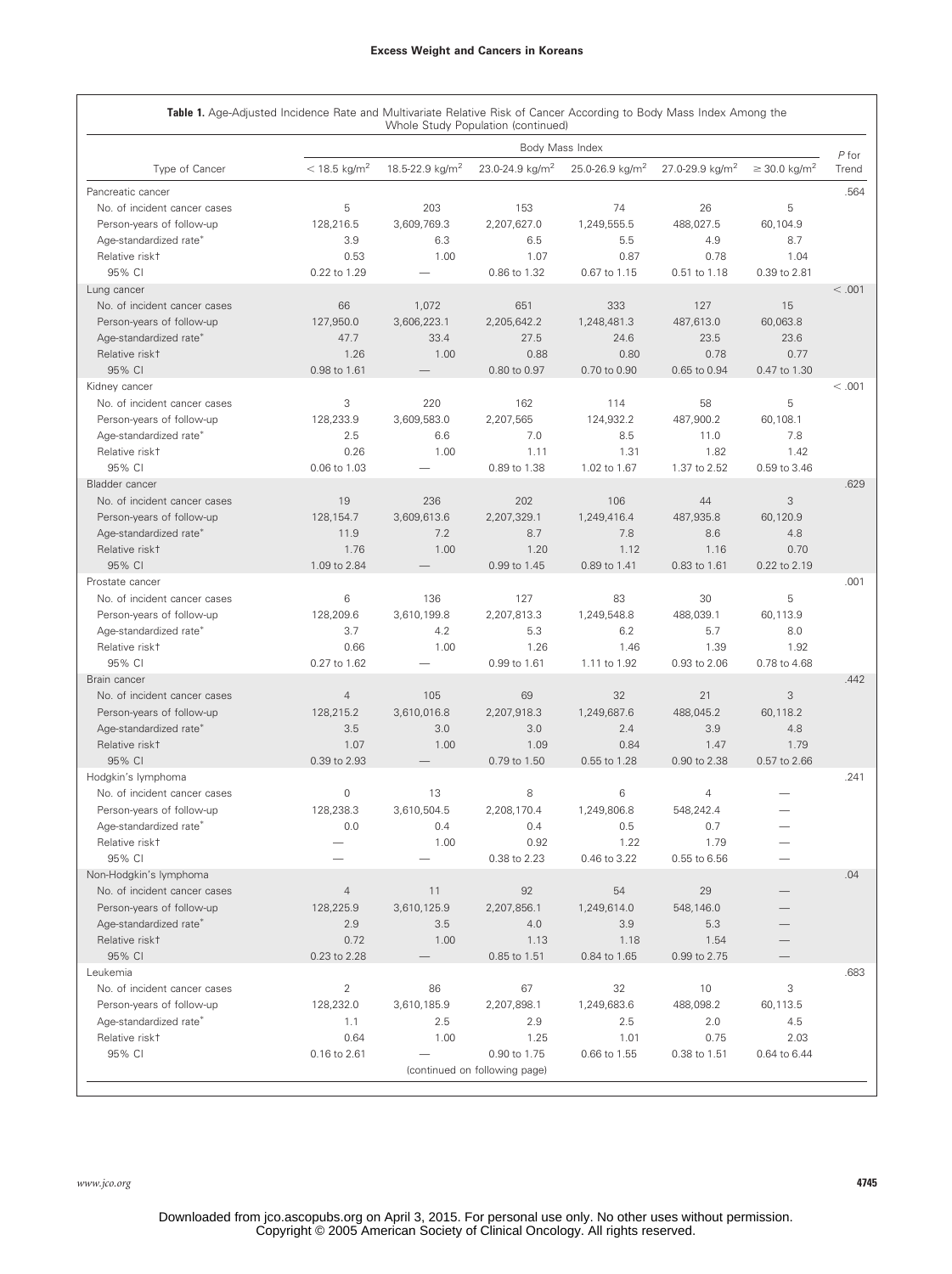| Table 1. Age-Adjusted Incidence Rate and Multivariate Relative Risk of Cancer According to Body Mass Index Among the |  |                                    |  |  |  |  |  |
|----------------------------------------------------------------------------------------------------------------------|--|------------------------------------|--|--|--|--|--|
|                                                                                                                      |  | Whole Study Population (continued) |  |  |  |  |  |

|                              |                            |                             | Whole Study Population (continued) |                             |                             |                               |         |
|------------------------------|----------------------------|-----------------------------|------------------------------------|-----------------------------|-----------------------------|-------------------------------|---------|
|                              |                            |                             |                                    | Body Mass Index             |                             |                               | $P$ for |
| Type of Cancer               | $<$ 18.5 kg/m <sup>2</sup> | 18.5-22.9 kg/m <sup>2</sup> | 23.0-24.9 kg/m <sup>2</sup>        | 25.0-26.9 kg/m <sup>2</sup> | 27.0-29.9 kg/m <sup>2</sup> | $\geq$ 30.0 kg/m <sup>2</sup> | Trend   |
| Multiple myeloma             |                            |                             |                                    |                             |                             |                               | .612    |
| No. of incident cancer cases | $\overline{2}$             | 36                          | 45                                 | 14                          | 6                           |                               |         |
| Person-years of follow-up    | 128,230.1                  | 3,610,442.8                 | 2,208,004.2                        | 1,249,780.2                 | 548,241.4                   |                               |         |
| Age-standardized rate*       | 1.8                        | 1.1                         | 1.9                                | 1.0                         | 1.09                        |                               |         |
| Relative riskt               | 1.19                       | 1.00                        | 1.72                               | 0.96                        | 0.98                        |                               |         |
| 95% CI                       | 0.29 to 4.96               |                             | 1.11 to 2.68                       | 0.51 to 1.77                | 0.30 to 3.32                |                               |         |
| Melanoma                     |                            |                             |                                    |                             |                             |                               | .007    |
| No. of incident cancer cases | 0                          | 19                          | 11                                 | 13                          | 8                           |                               |         |
| Person-years of follow-up    | 128,238.3                  | 3,610,496.9                 | 2,208,155.3                        | 1,249,762.4                 | 548,224.5                   |                               |         |
| Age-standardized rate*       | 0.0                        | 0.6                         | 0.5                                | 1.0                         | 1.51                        |                               |         |
| Relative risk <sup>+</sup>   |                            | 1.00                        | 0.80                               | 2.01                        | 2.82                        |                               |         |
| 95% CI                       |                            |                             | 0.35 to 1.81                       | 0.96 to 4.2                 | 1.15 to 6.70                |                               |         |
| Thyroid cancer               |                            |                             |                                    |                             |                             |                               | < .001  |
| No. of incident cancer cases | 3                          | 72                          | 70                                 | 53                          | 28                          |                               |         |
| Person-years of follow-up    | 128,219.7                  | 3,610,217.0                 | 2,207,897.3                        | 1,249,579.8                 | 548,143.3                   |                               |         |
| Age-standardized rate*       | 2.8                        | 2.1                         | 3.2                                | 4.1                         | 5.2                         |                               |         |
| Relative risk <sup>+</sup>   | 0.82                       | 1.00                        | 1.52                               | 2.00                        | 2.23                        |                               |         |
| 95% CI                       | 0.20 to 3.34               |                             | 1.07 to 2.14                       | 1.38 to 2.89                | 1.40 to 3.55                |                               |         |
| Other cancers                |                            |                             |                                    |                             |                             |                               | < .001  |
| No. of incident cancer cases | 42                         | 853                         | 514                                | 247                         | 113                         | 20                            |         |
| Person-years of follow-up    | 128,064.8                  | 3,607,120.6                 | 2,206,095.5                        | 1,248,797.1                 | 487,717.2                   | 60,055.4                      |         |
| Age-standardized rate*       | 29.5                       | 25.2                        | 22.9                               | 18.4                        | 21.4                        | 29.8                          |         |
| Relative riskt               | 1.11                       | 1.00                        | 0.93                               | 0.78                        | 0.81                        | 1.12                          |         |
| 95% CI                       | 0.77 to 1.51               |                             | 0.82 to 1.03                       | 0.68 to 0.94                | 0.67 to 1.01                | 0.71 to 1.81                  |         |

NOTE. No. of incident cancer cases/person-years of follow-up.

The rate is per 100,000 person-years, adjusted to the age distribution of the entire study population.

†The Cox proportional hazards model was used, with adjustment for age (as continuous variable in years), smoking status (nonsmoker, former smoker, current smoker), average amount of alcohol consumed per day (none, 0.1 to 14.9, 15.0 to 29.9, or  $\geq$  30.0, g/d), frequency of regular exercise for more than 30 minutes during a week (0 to 2, 3 to 4, or  $\geq 5$  times per week), family history of cancer (yes or no/unknown), and residency area (urban or rural) at baseline.

involving both sites started, many previous studies have combined these sites<sup>5,8,14,31</sup>; thus, we have also combined these sites.

#### *Statistical Analysis*

We divided the BMI into six categories and calculated the age-adjusted incidence rates for each category of BMI, standardized to the entire study population. Person-years of follow-up were calculated as the time elapsed from the date of the health assessment in 1992 to the date of cancer incidence, to the date of death, or to the end of 2001. We used the Cox proportional hazards regression model to examine the relationship between BMI and the risk of cancer and to adjust for other potential risk factors reported at baseline. We assessed the multivariate relative risk (RR) associated with the development of cancer for each category of BMI, relative to the reference category ( $BMI = 18.5$  to  $22.9 \text{ kg/m}^2$ ), with 95% CIs (Tables 1, 2, and 3). Tests for linear trends were performed across the BMI categories and by testing the significance of the term using the likelihood ratio test. Covariates included in our analyses were age (a continuous variable in years), smoking status (nonsmoker, former smoker, or current smoker), average amount of alcohol consumed per day (none, 0.1 to 14.9, 15.0 to 29.9, or  $\geq$  30.0 g/d), frequency of regular exercise, which means recreational activity and exercise over 30 minutes during a week (none to two, three to four, or  $\geq$  five times per week), family history of cancer (yes or no/unknown), and residency area (urban or rural) at baseline. Because smoking is a

well-known risk factor for many cancers and has an inverse relationship with BMI, we analyzed the data for those who had never smoked in Table 3. We also present the results in relation to the specific histologic types in Tables 2 and 3 but only for those types with statistical significance to reduce the table size.

The population-attributable fraction (PAF) was calculated when cancer showed a statistically significant association with BMI in our study. The PAF of each cancer was estimated for obese  $(BMI \ge 25.0 \text{ kg/m}^2)$  persons compared with patients of normal weight (BMI = 18.5 to 22.9 kg/m<sup>2</sup>), according to the BMI classification defined by WHO for the Western-Pacific region and by others.28 The PAF was calculated using the following equation: pd  $\times$  [(mRR - 1)/mRR], where mRR is the multivariate RR adjusted for the covariates mentioned earlier, and pd is the proportion of patients exposed to the risk factors.<sup>32</sup> Ninety-five percent CIs of adjusted PAF were estimated.<sup>33</sup> We used SAS (version 8.0; SAS Institute Inc, Cary, NC) for the statistical analyses, and a two-sided  $P < 0.05$  was considered statistically significant.

# **RESULTS**

We found that men with a BMI  $\geq$  30 kg/m<sup>2</sup> had a 26% increase in risk for all types of cancer compared with men with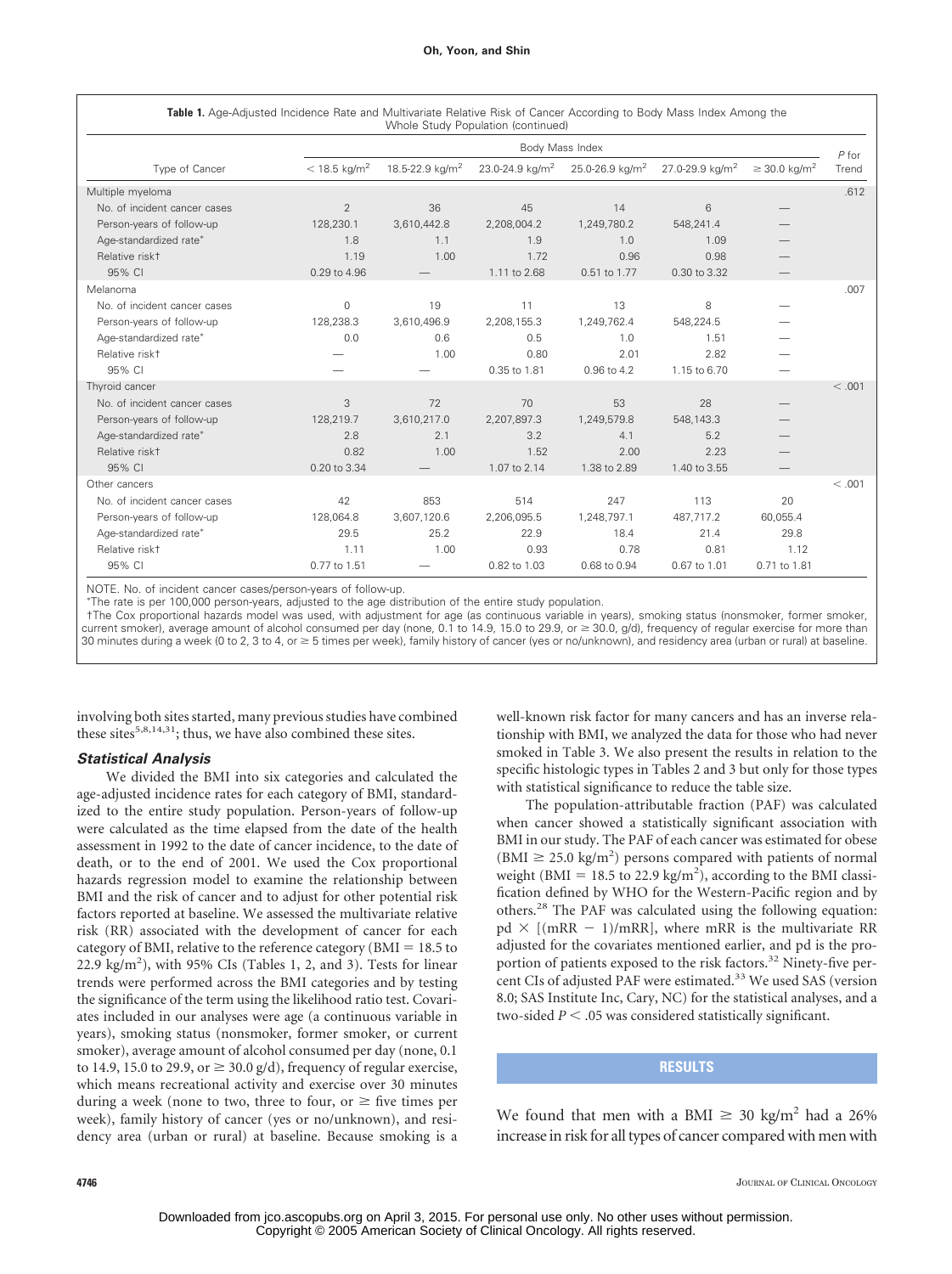|                                                                   |              |             |                               | Body Mass Index |                                                                                                                                            |                               |                  |
|-------------------------------------------------------------------|--------------|-------------|-------------------------------|-----------------|--------------------------------------------------------------------------------------------------------------------------------------------|-------------------------------|------------------|
| Type of Cancer                                                    |              |             |                               |                 | $<$ 18.5 kg/m <sup>2</sup> 18.5-22.9 kg/m <sup>2</sup> 23.0-24.9 kg/m <sup>2</sup> 25.0-26.9 kg/m <sup>2</sup> 27.0-29.9 kg/m <sup>2</sup> | $\geq$ 30.0 kg/m <sup>2</sup> | $P$ for<br>Trend |
| Squamous cell carcinoma in upper and                              |              |             |                               |                 |                                                                                                                                            |                               | .002             |
| middle esophagus                                                  |              |             |                               |                 |                                                                                                                                            |                               |                  |
| No. of incident cancer cases                                      | 5            | 82          | 35                            | 22              | 6                                                                                                                                          |                               |                  |
| Person-years of follow-up                                         | 128,205.8    | 3,610,201.2 | 2,208,066.2                   | 1,249,744.6     | 548,237.3                                                                                                                                  |                               |                  |
| Age-standardized rate <sup>®</sup>                                | 3.3          | 2.5         | 1.5                           | 1.6             | 1.0                                                                                                                                        |                               |                  |
| Relative riskt                                                    | 1.02         | 1.00        | 0.61                          | 0.67            | 0.4                                                                                                                                        |                               |                  |
| 95% CI                                                            | 0.37 to 2.78 |             | 0.41 to 0.90                  | 0.42 to 2.07    | 0.17 to 0.92                                                                                                                               |                               |                  |
| Squamous cell carcinoma in distal esophagus<br>and gastric cardia |              |             |                               |                 |                                                                                                                                            |                               | < .001           |
| No. of incident cancer cases                                      | 3            | 51          | 22                            | 11              | 1                                                                                                                                          |                               |                  |
| Person-years of follow-up                                         | 128,186.9    | 3,610,080.8 | 2,207,979.8                   | 1,249,679.3     | 548,221.6                                                                                                                                  |                               |                  |
| Age-standardized rate*                                            | 2.2          | 1.6         | 0.9                           | 0.8             | 0.2                                                                                                                                        |                               |                  |
| Relative riskt                                                    | 1.35         | 1.00        | 0.61                          | 0.53            | 0.11                                                                                                                                       |                               |                  |
| 95% CI                                                            | 0.42 to 4.34 |             | 0.37 to 1.00                  | 0.27 to 1.02    | 0.01 to 0.76                                                                                                                               |                               |                  |
| Adenocarcinoma in colon excluding<br>rectosigmoid                 |              |             |                               |                 |                                                                                                                                            |                               | .005             |
| No. of incident cancer cases                                      | 6            | 185         | 166                           | 98              | 26                                                                                                                                         | 6                             |                  |
| Person-years of follow-up                                         | 128,132.8    | 3,607,253.0 | 2,205,446.9                   | 1,248,175.4     | 487,547.0                                                                                                                                  | 60.046.0                      |                  |
| Age-standardized rate*                                            | 4.5          | 5.0         | 6.9                           | 7.1             | 5.4                                                                                                                                        | 9.3                           |                  |
| Relative riskt                                                    | 0.95         | 1.00        | 1.23                          | 1.31            | 1.08                                                                                                                                       | 1.64                          |                  |
| 95% CI                                                            | 0.56 to 1.62 |             | 1.05 to 1.44                  | 1.10 to 1.57    | 0.82 to 1.42                                                                                                                               | 0.90 to 2.98                  |                  |
| Adenocarcinoma in rectosigmoid                                    |              |             |                               |                 |                                                                                                                                            |                               | .007             |
| No. of incident cancer cases                                      | 11           | 400         | 299                           | 204             | 74                                                                                                                                         | $\mathsf 9$                   |                  |
| Person-years of follow-up                                         | 129,921.7    | 3.606.952.6 | 2,204,456.4                   | 1,247,605.3     | 487.431.8                                                                                                                                  | 60,039.9                      |                  |
| Age-standardized rate*                                            | 8.3          | 12.1        | 12.8                          | 15.2            | 14.1                                                                                                                                       | 14.4                          |                  |
| Relative risk <sup>+</sup>                                        | 0.56         |             | 1.04                          | 1.25            | 1.16                                                                                                                                       | 1.2                           |                  |
|                                                                   |              | 1.00        |                               |                 |                                                                                                                                            |                               |                  |
| 95% CI                                                            | 0.31 to 1.10 |             | 0.90 to 1.21                  | 1.06 to 1.49    | 0.90 to 1.49                                                                                                                               | 0.62 to 2.32                  | .006             |
| Hepatocellular carcinoma                                          |              |             |                               |                 |                                                                                                                                            |                               |                  |
| No. of incident cancer cases                                      | 34           | 1,009       | 733                           | 420             | 185                                                                                                                                        | 29                            |                  |
| Person-years of follow-up                                         | 127,900.6    | 3,603,268.4 | 2,203,137.5                   | 1,246,855.0     | 487,030.9                                                                                                                                  | 59,913.7                      |                  |
| Age-standardized rate*                                            | 25.1         | 30.8        | 31.5                          | 31.4            | 35.1                                                                                                                                       | 46.2                          |                  |
| Relative riskt                                                    | 0.77         | 1.00        | 1.06                          | 1.06            | 1.16                                                                                                                                       | 1.53                          |                  |
| 95% CI                                                            | 0.54 to 1.08 |             | 0.96 to 1.17                  | 0.94 to 1.18    | 0.99 to 1.36                                                                                                                               | 1.06 to 2.22                  |                  |
| Cholangiocarcinoma in intra- and extrahepatic<br>biliary tract    |              |             |                               |                 |                                                                                                                                            |                               | < .001           |
| No. of incident cancer cases                                      | 5            | 142         | 111                           | 85              | 33                                                                                                                                         | 6                             |                  |
| Person-years of follow-up                                         | 128,112.7    | 3,603,268.4 | 2,204,138.6                   | 1,247,055.3     | 487,030.7                                                                                                                                  | 60,014.9                      |                  |
| Age-standardized rate*                                            | 3.3          | 4.4         | 4.7                           | 6.2             | 6.1                                                                                                                                        | 9.6                           |                  |
| Relative riskt                                                    | 0.6          | 1.00        | 1.12                          | 1.5             | 1.46                                                                                                                                       | 2.24                          |                  |
| 95% CI                                                            | 0.22 to 1.63 |             | 0.87 to 1.43                  | 1.15 to 1.97    | 1.00 to 2.14                                                                                                                               | 0.99 to 5.07                  |                  |
| Squamous cell carcinoma in lung                                   |              |             |                               |                 |                                                                                                                                            |                               | < .001           |
| No. of incident cancer cases                                      | 29           | 403         | 245                           | 111             | 45                                                                                                                                         | $\overline{4}$                |                  |
| Person-years of follow-up                                         | 127,950.0    | 3,606,223.1 | 2,205,642.2                   | 1,248,481.3     | 487,613.0                                                                                                                                  | 60,063.8                      |                  |
| Age-standardized rate*                                            | 22.0         | 12.7        | 10.3                          | 8.2             | 8.4                                                                                                                                        | 6.6                           |                  |
| Relative riskt                                                    | 1.43         | 1.00        | 0.89                          | 0.71            | 0.74                                                                                                                                       | 0.55                          |                  |
| 95% CI                                                            | 0.98 to 2.09 |             | 0.76 to 1.04                  | 0.58 to 0.88    | 0.54 to 1.00                                                                                                                               | 0.21 to 1.48                  |                  |
| Adenocarcinoma in lung                                            |              |             |                               |                 |                                                                                                                                            |                               | .014             |
| No. of incident cancer cases                                      | 16           | 312         | 202                           | 89              | 31                                                                                                                                         | 5                             |                  |
| Person-years of follow-up                                         | 127,950.0    | 3,606,223.1 | 2,205,642.2                   | 1,248,481.3     | 487,613.0                                                                                                                                  | 60,063.8                      |                  |
| Age-standardized rate*                                            | 11.3         | 9.6         | 8.5                           | 6.7             | 5.7                                                                                                                                        | 7.5                           |                  |
| Relative riskt                                                    | 1.06         | 1.00        | 0.92                          | 0.72            | 0.65                                                                                                                                       | 0.89                          |                  |
| 95% CI                                                            | 0.63 to 1.77 |             | 0.77 to 1.11                  | 0.57 to 0.92    | 0.45 to 0.94                                                                                                                               | 0.37 to 2.15                  |                  |
|                                                                   |              |             | (continued on following page) |                 |                                                                                                                                            |                               |                  |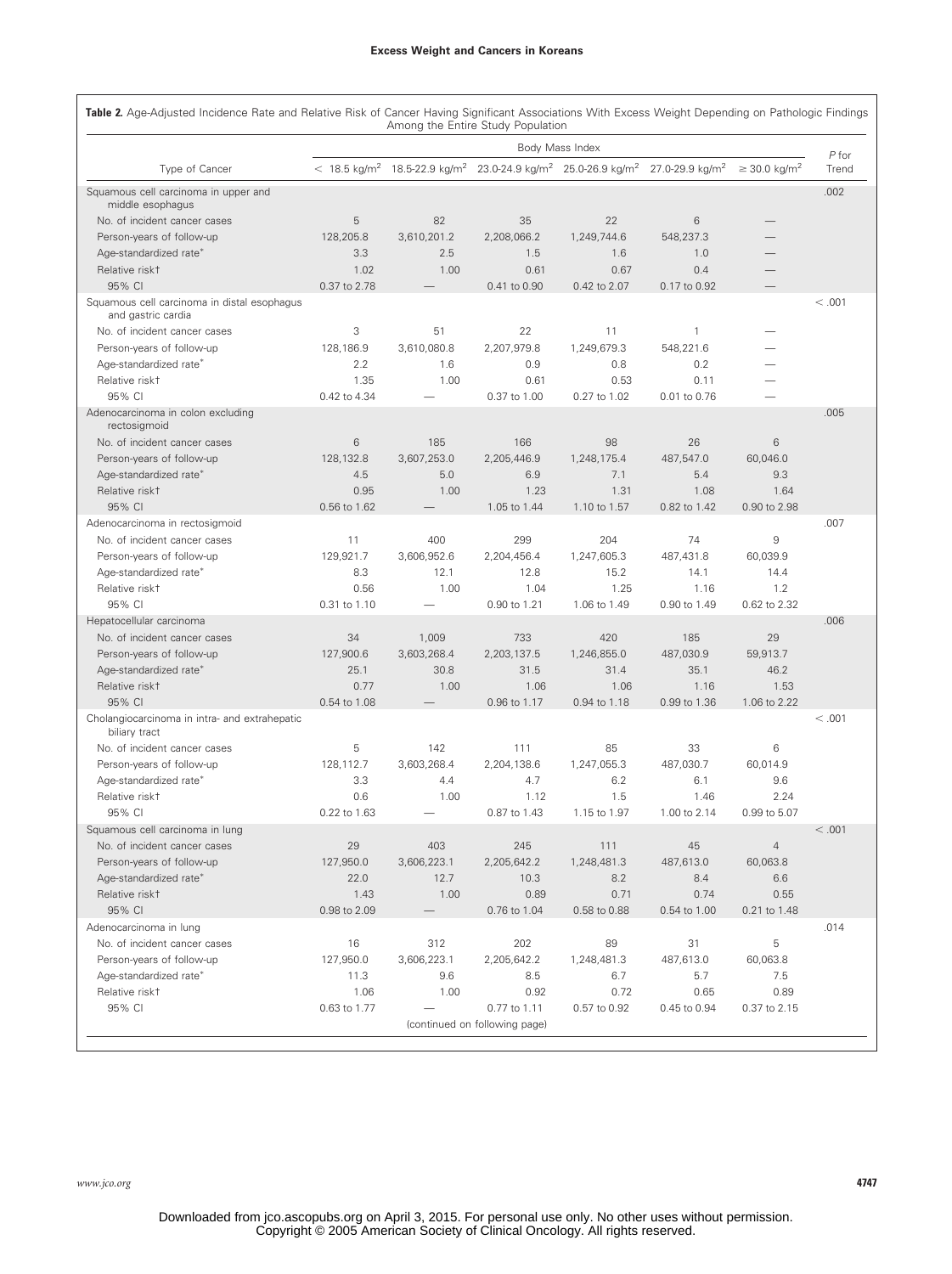| Table 2. Age-Adjusted Incidence Rate and Relative Risk of Cancer Having Significant Associations With Excess Weight Depending on Pathologic Findings |  |                                               |  |  |  |
|------------------------------------------------------------------------------------------------------------------------------------------------------|--|-----------------------------------------------|--|--|--|
|                                                                                                                                                      |  | Among the Entire Study Population (continued) |  |  |  |

|                                     |                            |                             |              | Body Mass Index                                         |                             |                               | $P$ for |
|-------------------------------------|----------------------------|-----------------------------|--------------|---------------------------------------------------------|-----------------------------|-------------------------------|---------|
| Type of Cancer                      | $< 18.5$ kg/m <sup>2</sup> | 18.5-22.9 kg/m <sup>2</sup> |              | 23.0-24.9 kg/m <sup>2</sup> 25.0-26.9 kg/m <sup>2</sup> | 27.0-29.9 kg/m <sup>2</sup> | $\geq$ 30.0 kg/m <sup>2</sup> | Trend   |
| Small-cell carcinoma in lung        |                            |                             |              |                                                         |                             |                               | .04     |
| No. of incident cancer cases        | 11                         | 151                         | 98           | 67                                                      | 25                          | $\overline{4}$                |         |
| Person-years of follow-up           | 127,950.0                  | 3,606,223.1                 | 2,205,642.2  | 1,248,481.3                                             | 487,613.0                   | 60,063.8                      |         |
| Age-standardized rate*              | 7.7                        | 4.7                         | 4.1          | 4.9                                                     | 4.5                         | 6.6                           |         |
| Relative riskt                      | 1.48                       | 1.00                        | 0.95         | 1.18                                                    | 1.10                        | 1.49                          |         |
| 95% CI                              | 0.8 to 2.73                |                             | 0.73 to 1.22 | 0.89 to 1.58                                            | 0.72 to 1.69                | 0.55 to 4.02                  |         |
| Renal cell carcinoma                |                            |                             |              |                                                         |                             |                               | < 0.001 |
| No. of incident cancer cases        | 2                          | 173                         | 128          | 86                                                      | 49                          | 5                             |         |
| Person-years of follow-up           | 128,234.0                  | 3,609,583.1                 | 2,207,565.7  | 1,249,332.1                                             | 487,900.2                   | 60,108.1                      |         |
| Age-standardized rate*              | 1.8                        | 5.2                         | 5.5          | 6.4                                                     | 9.4                         | 7.8                           |         |
| Relative risk <sup>+</sup>          | 0.29                       | 1.00                        | 1.06         | 1.23                                                    | 1.89                        | 1.62                          |         |
| 95% CI                              | 0.07 to 1.17               |                             | 0.84 to 1.34 | 0.94 to 1.61                                            | 1.37 to 2.60                | 0.66 to 3.94                  |         |
| Adenocarcinoma in prostate          |                            |                             |              |                                                         |                             |                               | < 0.001 |
| No. of incident cancer cases        | 5                          | 11                          | 106          | 75                                                      | 25                          | 5                             |         |
| Person-years of follow-up           | 128,209.6                  | 3,610,199.8                 | 2,207,813.3  | 1,249,548.8                                             | 488,039.1                   | 60,113.9                      |         |
| Age-standardized rate*              | 3.0                        | 3.5                         | 4.5          | 5.6                                                     | 4.7                         | 8.0                           |         |
| Relative riskt                      | 0.63                       | 1.00                        | 1.25         | 1.56                                                    | 1.37                        | 2.27                          |         |
| 95% CI                              | 0.23 to 1.72               |                             | 0.96 to 1.64 | 1.17 to 2.10                                            | 0.89 to 2.12                | 0.92 to 5.55                  |         |
| Papillary cell carcinoma in thyroid |                            |                             |              |                                                         |                             |                               | < 0.001 |
| No. of incident cancer cases        | $\mathfrak{D}$             | 47                          | 49           | 36                                                      | 18                          |                               |         |
| Person-years of follow-up           | 128,219.7                  | 3,610,217.0                 | 2,207,897.3  | 1,249,579.8                                             | 548,143.3                   |                               |         |
| Age-standardized rate*              | 1.8                        | 1.4                         | 2.2          | 2.8                                                     | 3.3                         |                               |         |
| Relative riskt                      | 0.66                       | 1.00                        | 1.60         | 2.14                                                    | 2.23                        |                               |         |
| 95% CI                              | 0.09 to 4.83               |                             | 1.04 to 2.45 | 1.35 to 3.37                                            | 1.25 to 3.99                |                               |         |

NOTE. Presented cancers in this table were those having statistical significance with excess weight, and cancers having no associations are omitted to reduce table size.

The rate is per 100,000 person-years, adjusted to the age distribution of the entire study population.

†The Cox proportional hazards model was used, with adjustment for age (as continuous variable in years), smoking status (nonsmoker, former smoker, or current smoker), average amount of alcohol consumed per day (none, 0.1 to 14.9, 15.0 to 29.9, or  $\geq$  30.0 g/d), frequency of regular exercise for more than 30 minutes during a week (0 to 2, 3 to 4, or ≥ 5 times per week), family history of cancer (yes or no/unknown), and residency area (urban or rural) at baseline.

a normal weight ( $\text{BMI} = 18.5$  to 22.9 kg/m<sup>2</sup>), even after statistical control of confounding factors. However, we failed to prove a linear trend with increasing BMI (Table 1). Of our study subjects, 26.8% were classified as having never smoked (Table 4). In the group who never smoked, a significant positive linear trend was observed, and men with a BMI  $\geq 30$ kg/m2 had an increased risk for cancer of 62% (Table 3).

We confirmed that, in Koreans, excess weight could increase the risk of cancer in the colon, rectosigmoid, and kidney in a dose-dependent manner. We also found significant dose-dependent relationships between BMI and cancers of the liver, prostate, and thyroid, melanoma, and non-Hodgkin's lymphoma. We could not demonstrate associations for other cancers, such as gallbladder, pancreatic, bladder, and brain cancer, leukemia, Hodgkin's lymphoma, and multiple myeloma. Biliary tract cancer, excluding the gallbladder, was newly found to be associated with BMI. Stomach cancer had an increased risk at BMI  $\geq$  30 kg/m<sup>2</sup> only in the group who never smoked, but no dose-dependent relationship was observed. Esophageal and lung cancers had inverse doseresponse relationships with BMI (Tables 1 and 3).

We also examined the detailed relationship between excess weight and the risks of each cancer according to histologic type. Significant positive linear trends were found for adenocarcinoma of the colon and rectosigmoid, hepatocellular carcinoma, cholangiocarcinoma, adenocarcinoma of the prostate, renal cell carcinoma, and papillary cell carcinoma of the thyroid. For hepatocellular carcinoma, an increased RR of 1.53 (95% CI, 1.06 to 2.22) was observed after statistical control for hepatitis B viral infection status (data not shown). However, the other histologic types of liver cancers did not show any relationship with BMI (Table 2).

Negative relationships with BMI were found for adenocarcinoma and squamous cell carcinoma of the lung and squamous cell carcinoma of the esophagus and gastric cardia (Table 2), but these associations disappeared in the group who never smoked. Small-cell lung cancer showed a positive linear trend with BMI (Table 2), but we could not corroborate this association in the group who never smoked because of the small incidence of patients  $(n = 6)$ .

For BMI  $\geq$  25 kg/m<sup>2</sup>, the estimated percent PAF for each obesity-related cancer ranged from 2.1% to 18.4% in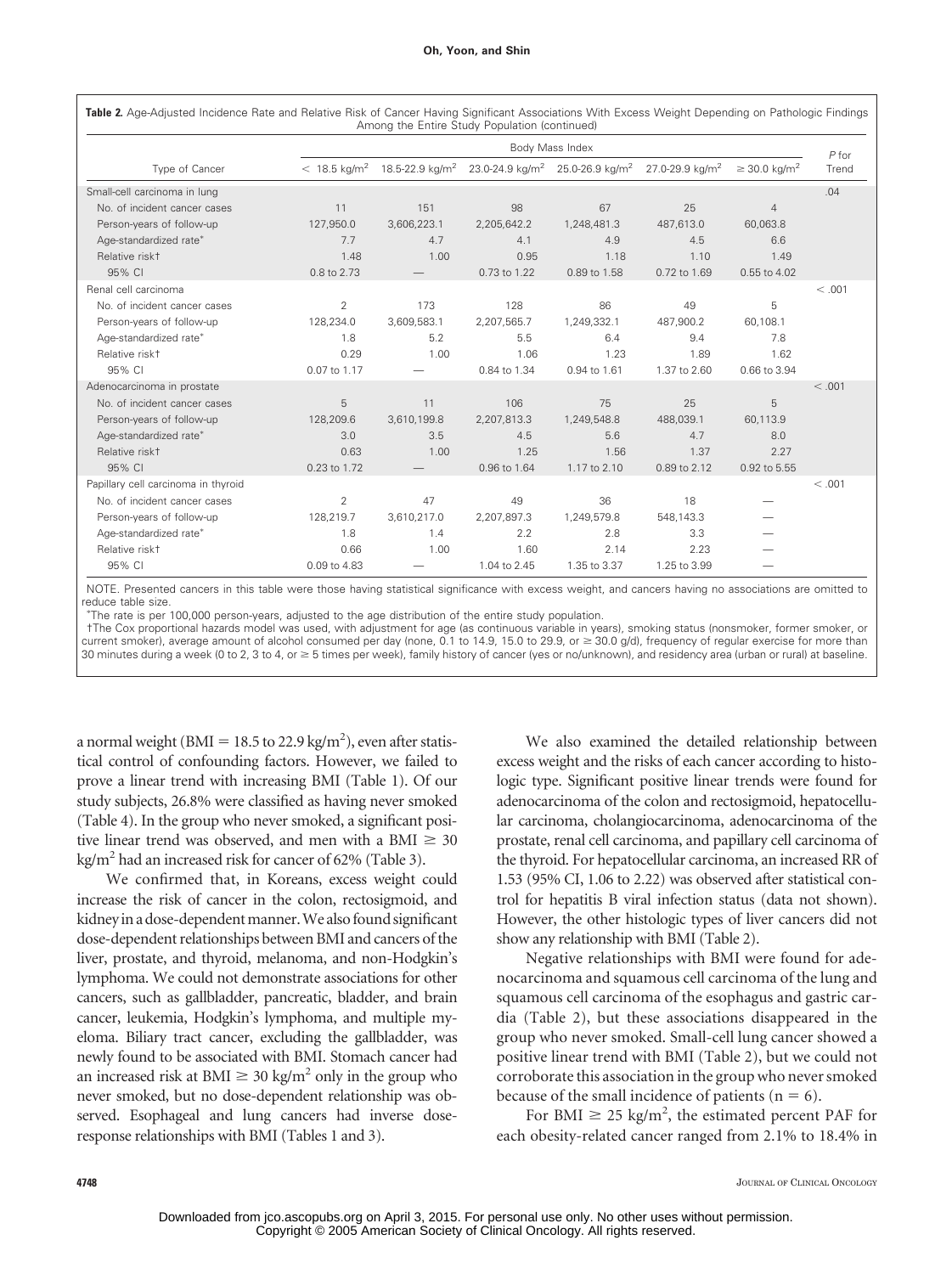| Table 3. Age-Adjusted Incidence Rate and Relative Risk of Cancer Having Significant Associations With Excess Weight Depending on Specific Organ Sites |  |                                                         |  |  |  |
|-------------------------------------------------------------------------------------------------------------------------------------------------------|--|---------------------------------------------------------|--|--|--|
|                                                                                                                                                       |  | and Pathologic Findings Among Patients Who Never Smoked |  |  |  |

|                                                          |                            |                             |                               | Body Mass Index             |                             |                               | $P$ for |
|----------------------------------------------------------|----------------------------|-----------------------------|-------------------------------|-----------------------------|-----------------------------|-------------------------------|---------|
| Type of Cancer                                           | $<$ 18.5 kg/m <sup>2</sup> | 18.5-22.9 kg/m <sup>2</sup> | 23.0-24.9 kg/m <sup>2</sup>   | 25.0-26.9 kg/m <sup>2</sup> | 27.0-29.9 kg/m <sup>2</sup> | $\geq$ 30.0 kg/m <sup>2</sup> | Trend   |
| All cancers                                              |                            |                             |                               |                             |                             |                               | < .001  |
| No. of incident cancer cases                             | 33                         | 1,365                       | 1,096                         | 718                         | 286                         | 46                            |         |
| Person-years of follow-up                                | 31,412.4                   | 927,867.0                   | 606,667.7                     | 348,803.0                   | 132,879.7                   | 16,171.2                      |         |
| Age-standardized rate*                                   | 119.9                      | 169.5                       | 169.1                         | 184.6                       | 187.3                       | 253.1                         |         |
| Relative risk <sup>+</sup>                               | 0.69                       | 1.00                        | 1.01                          | 1.11                        | 1.14                        | 1.62                          |         |
| 95% CI                                                   | 0.48 to 0.96               |                             | 0.93 to 1.10                  | 1.01 to 1.22                | 1.01 to 1.30                | 1.22 to 2.16                  |         |
| Stomach cancer                                           |                            |                             |                               |                             |                             |                               | .336    |
| No. of incident cancer cases                             | 9                          | 440<br>931.178.8            | 291<br>609,464.3              | 207                         | 86<br>133,531.8             | 21<br>16,268.9                |         |
| Person-years of follow-up<br>Age-standardized rate*      | 31,513.5<br>37.4           | 54.1                        | 44.4                          | 350,555.1<br>52.4           | 54.9                        | 108.4                         |         |
| Relative riskt                                           | 0.60                       | 1.00                        | 0.82                          | 0.96                        | 1.04                        | 2.05                          |         |
| 95% CI                                                   | 0.31 to 1.15               |                             | 0.7 to 0.95                   | 0.81 to 1.14                | 0.82 to 1.31                | 1.32 to 3.19                  |         |
| Adenocarcinoma in stomach                                |                            |                             |                               |                             |                             |                               | .267    |
| No. of incident cancer cases                             | 6                          | 335                         | 245                           | 161                         | 73                          | 14                            |         |
| Person-years of follow-up                                | 31,513.5                   | 931,147.8                   | 609,464.3                     | 350,555.1                   | 133,531.8                   | 16,268.9                      |         |
| Age-standardized rate*                                   | 24.8                       | 41.7                        | 37.2                          | 40.4                        | 46.6                        | 73.7                          |         |
| Relative riskt                                           | 0.52                       | 1.00                        | 0.88                          | 0.95                        | 1.14                        | 1.73                          |         |
| 95% CI                                                   | 0.23 to 1.15               |                             | 0.75 to 1.04                  | 0.79 to 1.15                | 0.88 to 1.47                | 1.01 to 2.96                  |         |
| Colon cancer excluding<br>rectosigmoid cancer            |                            |                             |                               |                             |                             |                               | .038    |
| No. of incident cancer cases                             | $\overline{2}$             | 95                          | 97                            | 75                          | 18                          | 4                             |         |
| Person-years of follow-up                                | 31,550.4                   | 932,400.9                   | 609.919.7                     | 350.951.2                   | 133.813.2                   | 16,335.2                      |         |
| Age-standardized rate*                                   | 6.3                        | 10.2                        | 15.2                          | 19.9                        | 12.4                        | 21.5                          |         |
| Relative riskt                                           | 0.66                       | 1.00                        | 1.24                          | 1.58                        | 1.02                        | 1.75                          |         |
| 95% CI                                                   | 0.16 to 2.67               |                             | 0.93 to 1.66                  | 1.16 to 2.16                | 0.66 to 1.62                | 0.64 to 4.78                  |         |
| Adenocarcinoma in colon excluding<br>rectosigmoid        |                            |                             |                               |                             |                             |                               | .04     |
| No. of incident cancer cases                             | $\overline{2}$             | 77                          | 42                            | 64                          | 16                          | 3                             |         |
| Person-years of follow-up                                | 31,550.4                   | 932,337.9                   | 609,919.7                     | 350,951.2                   | 133,707.4                   | 16,335.2                      |         |
| Age-standardized rate*                                   | 6.3                        | 8.23                        | 7.2                           | 17.7                        | 10.9                        | 18.3                          |         |
| Relative riskt                                           | 0.78                       | 1.00                        | 0.89                          | 1.64                        | 1.20                        | 1.89                          |         |
| 95% CI                                                   | 0.19 to 3.19               |                             | 0.33 to 2.90                  | 1.17 to 2.30                | 0.67 to 2.54                | 0.55 to 5.63                  |         |
| Rectosigmoid cancer                                      |                            |                             |                               |                             |                             |                               | .039    |
| No. of incident cancer cases                             | 2                          | 102                         | 84                            | 51                          | 33                          |                               |         |
| Person-years of follow-up<br>Age-standardized rate*      | 31,552.8<br>6.9            | 932,337.1<br>12.4           | 609,988.3<br>12.9             | 351,001.5<br>13.6           | 150,056.9<br>21.1           |                               |         |
| Relative riskt                                           | 0.29                       | 1.00                        | 1.04                          | 1.08                        | 1.72                        |                               |         |
| 95% CI                                                   | 0.04 to 2.06               |                             | 0.77 to 1.40                  | 0.77 to 1.53                | 1.21 to 2.48                |                               |         |
| Adenocarcinoma in rectosigmoid                           |                            |                             |                               |                             |                             |                               | .168    |
| No. of incident cancer cases                             | $\overline{2}$             | 90                          | 73                            | 42                          | 28                          |                               |         |
| Person-years of follow-up                                | 31,550.4                   | 932,337.9                   | 609,919.7                     | 350,951.2                   | 150,042.6                   |                               |         |
| Age-standardized rate*                                   | 6.9                        | 11.0                        | 11.2                          | 11.0                        | 13.9                        |                               |         |
| Relative riskt                                           | 0.33                       | 1.00                        | 1.02                          | 0.99                        | 1.57                        |                               |         |
| 95% CI                                                   | 0.05 to 2.32               |                             | 0.74 to 1.39                  | 0.68 to 1.43                | 1.01 to 2.46                |                               |         |
| Liver cancer excluding<br>intrahepatic ductal cancer     |                            |                             |                               |                             |                             |                               | .042    |
| No. of incident cancer cases                             | 7                          | 264                         | 234                           | 138                         | 60                          | 6                             |         |
| Person-years of follow-up                                | 31,527.6                   | 932,100.2                   | 609,840.7                     | 350,901.3                   | 133,668.7                   | 16,328.6                      |         |
| Age-standardized rate*                                   | 24.0                       | 32.6                        | 35.7                          | 35.3                        | 39.4                        | 32.1                          |         |
| Relative riskt                                           | 0.66                       | 1.00                        | 1.12                          | 1.13                        | 1.29                        | 1.13                          |         |
| 95% CI                                                   | 0.29 to 1.48               |                             | 0.93 to 1.35                  | 0.91 to 1.40                | 0.96 to 1.73                | 0.50 to 2.54                  |         |
| Hepatocellular carcinoma<br>No. of incident cancer cases |                            |                             |                               |                             |                             |                               | .042    |
| Person-years of follow-up                                | 4<br>31,527.6              | 203<br>932,100.2            | 169<br>609,840.7              | 106<br>350,901.3            | 44<br>133,668.7             | $\overline{4}$<br>16,328.6    |         |
| Age-standardized rate*                                   | 14.8                       | 25.0                        | 25.8                          | 27.1                        | 29.0                        | 22.3                          |         |
| Relative riskt                                           | 0.66                       | 1.00                        | 1.12                          | 1.13                        | 1.29                        | 1.13                          |         |
| 95% CI                                                   | 0.29 to 1.48               |                             | 0.93 to 1.35                  | 0.91 to 1.40                | 0.96 to 1.73                | 0.50 to 2.54                  |         |
|                                                          |                            |                             | (continued on following page) |                             |                             |                               |         |
|                                                          |                            |                             |                               |                             |                             |                               |         |

*www.jco.org* **4749**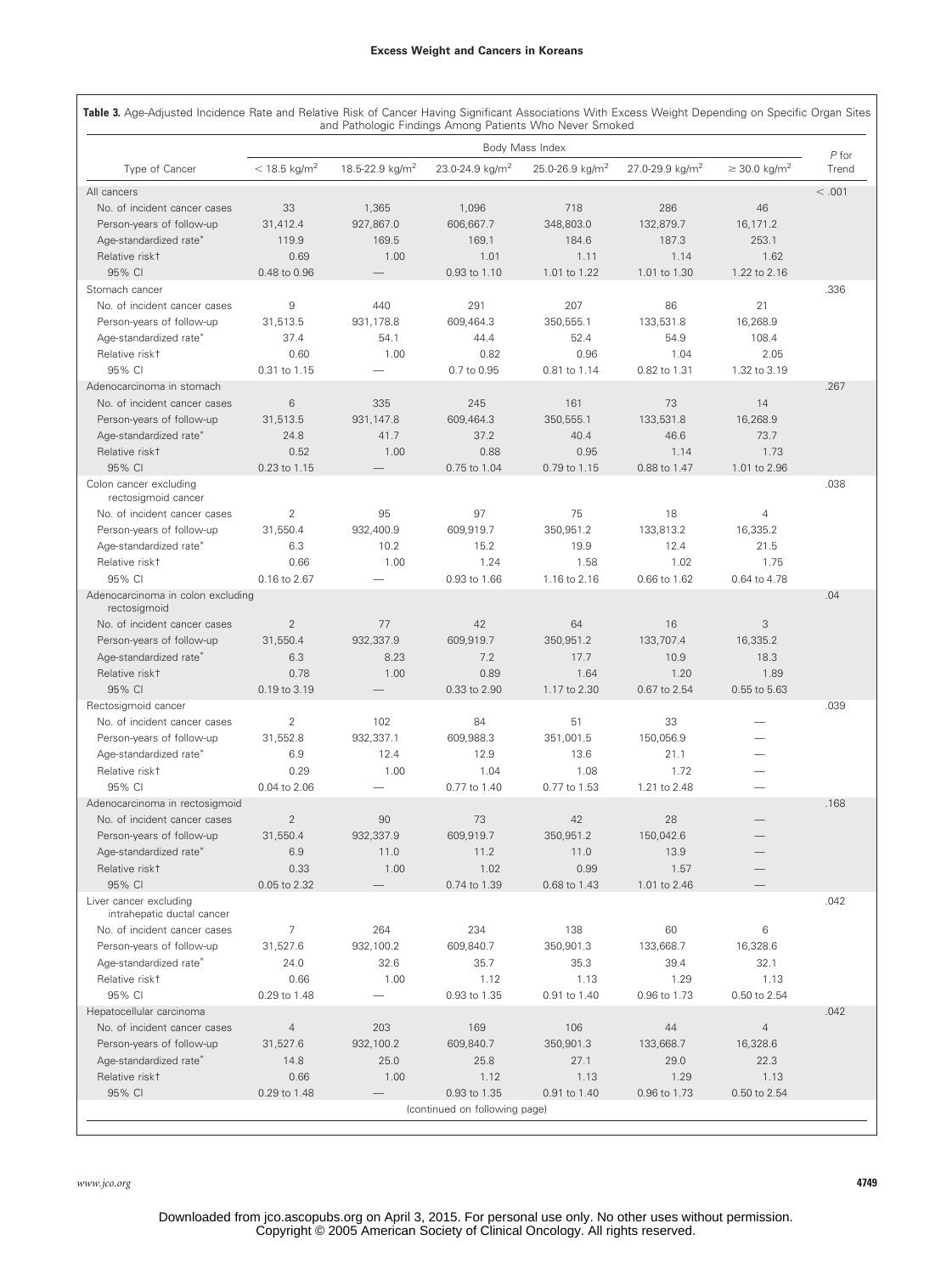|                                     | Body Mass Index            |                             |                             |                             |                             |                               |                  |  |  |
|-------------------------------------|----------------------------|-----------------------------|-----------------------------|-----------------------------|-----------------------------|-------------------------------|------------------|--|--|
| Type of Cancer                      | $<$ 18.5 kg/m <sup>2</sup> | 18.5-22.9 kg/m <sup>2</sup> | 23.0-24.9 kg/m <sup>2</sup> | 25.0-26.9 kg/m <sup>2</sup> | 27.0-29.9 kg/m <sup>2</sup> | $\geq$ 30.0 kg/m <sup>2</sup> | $P$ for<br>Trend |  |  |
| Kidney cancer                       |                            |                             |                             |                             |                             |                               | .004             |  |  |
| No. of incident cancer cases        | $\mathbf 0$                | 42                          | 41                          | 32                          | 12                          | 3                             |                  |  |  |
| Person-years of follow-up           | 31,564.1                   | 932,889.2                   | 610,469.7                   | 351,241.0                   | 133,818.2                   | 16,340.7                      |                  |  |  |
| Age-standardized rate*              | 0.0                        | 5.2                         | 6.3                         | 7.8                         | 8.2                         | 17.6                          |                  |  |  |
| Relative riskt                      |                            | 1.00                        | 1.32                        | 1.78                        | 1.59                        | 3.53                          |                  |  |  |
| 95% CI                              |                            |                             | 0.84 to 2.08                | 1.10 to 2.87                | 0.80 to 3.13                | 1.08 to 11.50                 |                  |  |  |
| Renal cell carcinoma                |                            |                             |                             |                             |                             |                               | .01              |  |  |
| No. of incident cancer cases        | $\mathbf{0}$               | 35                          | 30                          | 27                          | 10                          | 3                             |                  |  |  |
| Person-years of follow-up           | 31,654.1                   | 932,889.3                   | 610,469.7                   | 351,241.0                   | 133,818.2                   | 16,340.7                      |                  |  |  |
| Age-standardized rate*              | 0.0                        | 4.3                         | 4.6                         | 6.6                         | 7.0                         | 17.6                          |                  |  |  |
| Relative riskt                      |                            | 1.00                        | 1.03                        | 1.63                        | 1.57                        | 3.85                          |                  |  |  |
| 95% CI                              |                            |                             | 0.62 to 1.7                 | 0.98 to 2.72                | 0.77 to 3.19                | 1.18 to 12.62                 |                  |  |  |
| Thyroid cancer                      |                            |                             |                             |                             |                             |                               | .004             |  |  |
| No. of incident cancer cases        | 0                          | 23                          | 21                          | 21                          | 9                           |                               |                  |  |  |
| Person-years of follow-up           | 31,564.1                   | 932,937.3                   | 610,535.5                   | 351,267.8                   | 150,179.7                   |                               |                  |  |  |
| Age-standardized rate*              | 0.0                        | 2.7                         | 3.3                         | 5.7                         | 6.1                         |                               |                  |  |  |
| Relative riskt                      |                            | 1.00                        | 1.29                        | 2.35                        | 2.14                        |                               |                  |  |  |
| 95% CI                              |                            |                             | 0.70 to 2.40                | 1.28 to 4.33                | 0.94 to 4.85                |                               |                  |  |  |
| Papillary cell carcinoma in thyroid |                            |                             |                             |                             |                             |                               | .036             |  |  |
| No. of incident cancer cases        | $\mathsf{O}\xspace$        | 14                          | 15                          | 14                          | 5                           |                               |                  |  |  |
| Person-years of follow-up           | 31,564.1                   | 932,937.3                   | 610,535.5                   | 351,267.8                   | 150,179.7                   |                               |                  |  |  |
| Age-standardized rate*              | 0.0                        | 1.6                         | 2.3                         | 3.9                         | 3.3                         |                               |                  |  |  |
| Relative risk <sup>+</sup>          |                            | 1.00                        | 1.37                        | 2.39                        | 1.65                        |                               |                  |  |  |
| 95% CI                              |                            |                             | 0.65 to 2.89                | 1.13 to 5.04                | 0.54 to 5.04                |                               |                  |  |  |

NOTE. Presented cancers in this table were those having statistical significance with excess weight, and cancers having no associations are omitted to reduce table size.

The rate is per 100,000 person-years, adjusted to the age distribution of the entire study population.

†The Cox proportional hazards model was used, with adjustment for age (as continuous variable in years), average amount of alcohol consumed per day (none, 0.1 to 14.9, 15.0 to 29.9, or  $\geq$  30.0 g/d), frequency of regular exercise for more than 30 minutes during a week (0 to 2, 3 to 4, or  $\geq$  5 times per week), family history of cancer (yes or no/unknown), and residency area (urban or rural) at baseline.

the entire population and from 4.2% to 23.1% in the group who never smoked. Overall, obesity (BMI  $\geq 25$  $\text{kg/m}^2$ ) accounts for 0.2% of all cancers in the entire population and 3.4% of cancers in the group who never smoked (Table 5).

# **DISCUSSION**

Cancers vary in their incidence by more than an order of magnitude across ethnic groups or nations; moreover, many Asians, including Koreans, have smaller bodies.<sup>28</sup> Therefore, the relationship between BMI and cancers in Koreans may differ from (generally recognized as a lesser relationship) the relationship in whites. However, contrary to our expectations, we found similar relationships for Korean patients compared with Western populations.

Colon and kidney cancer, which have previously been well documented as obesity-related cancers, showed significant positive dose-dependent relationships with increasing BMI. Cancers of the prostate, thyroid, and liver, melanoma, and non-Hodgkin's lymphoma, which had showed con-

flicting results, 4-8,24,25 also had significant positive dosedependent relationships with increasing BMI. In addition, we found a new association between excess weight and biliary tract cancer, which, to our knowledge, has not yet been reported. Recently, the incidences of colon, rectosigmoid, thyroid, prostate, kidney, and other cancers have increased in Korea and in many other Asian countries.<sup>29</sup> So, we could infer that the perceived increase in the prevalence of obesity in many Asian countries,<sup>28</sup> including Korea,<sup>34</sup> would explain, to a certain extent, why these cancers are increasing rapidly.

We could not demonstrate associations for some cancers (pancreatic, gallbladder, and esophageal cancers) previously known to be associated with excess weight. Gallbladder cancer frequently develops in conjunction with stones and is significantly associated with BMI in women.<sup>4,20</sup> One recent study demonstrated a significant association between gallbladder cancer mortality and BMI in men,<sup>8</sup> but we failed to demonstrate this relationship in Korean men, even after considering specific histologic types. Similarly, although pancreatic cancer was also known to be related with excess weight, <sup>35</sup>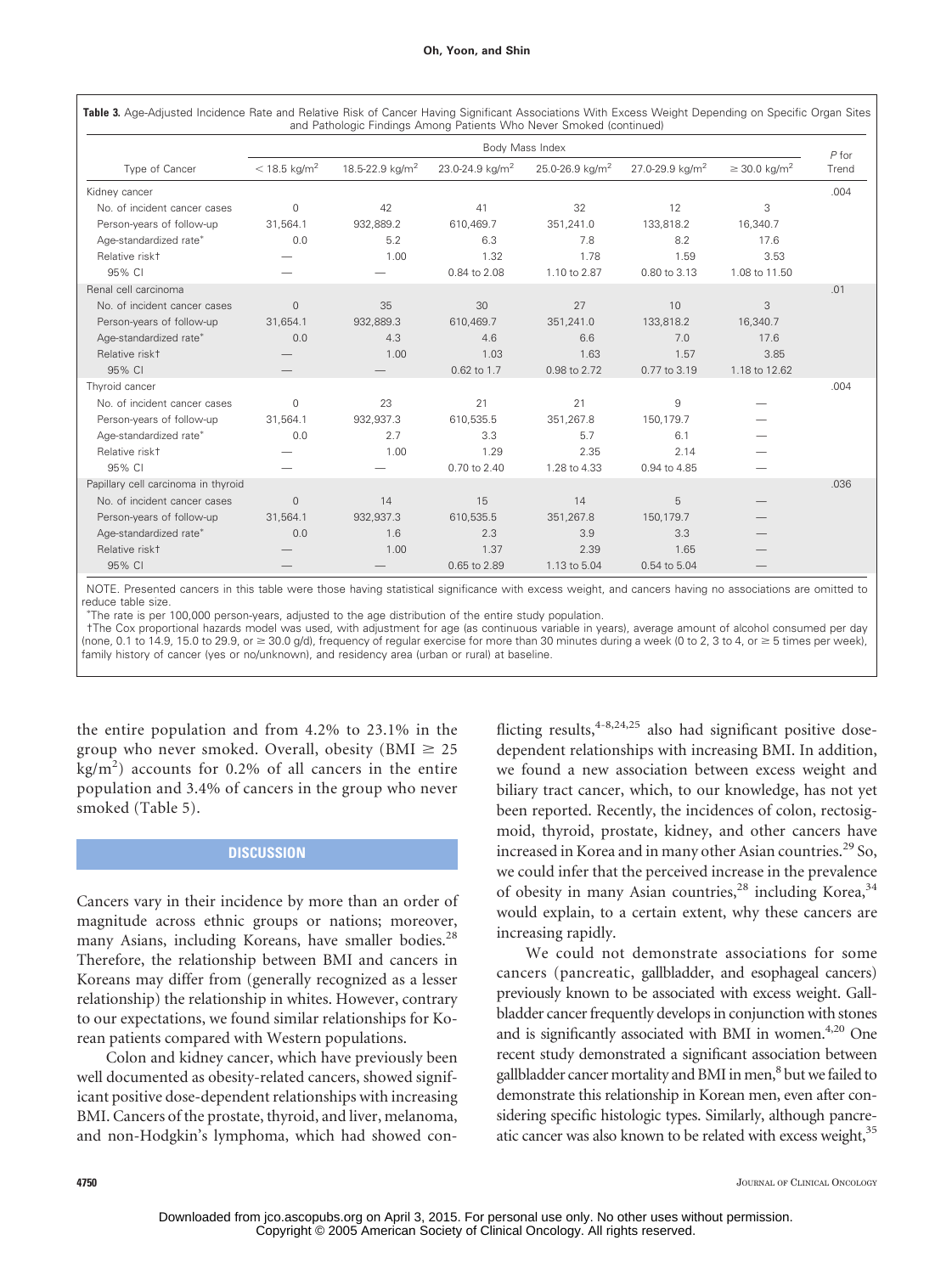| Characteristic                         | <b>Entire Population</b> | Never Smoked |
|----------------------------------------|--------------------------|--------------|
| No.                                    | 781,283                  | 209,389      |
| Age, years                             |                          |              |
| Mean                                   | 40.1                     | 39.7         |
| Standard deviation                     | 9.9                      | 9.3          |
| Body mass index, kg/m <sup>2</sup>     |                          |              |
| Mean                                   | 23.2                     | 23.9         |
| Standard deviation                     | 2.5                      | 2.5          |
| Family history of cancers, %           |                          |              |
| Yes                                    | 16.3                     | 20.3         |
| No or unknown                          | 83.7                     | 79.7         |
| Residency, %                           |                          |              |
| Urban                                  | 76.4                     | 80.3         |
| Rural                                  | 23.6                     | 19.7         |
| Exercise frequency per week, %*        |                          |              |
| $<$ 3/week                             | 89.6                     | 83.9         |
| $\geq$ 3/week and $\lt$ 5/week         | 6.3                      | 9.1          |
| $\geq$ 5/week                          | 4.1                      | 7.0          |
| Average alcohol consumption per day, % |                          |              |
| None                                   | 16.3                     | 22.3         |
| $<$ 15 g/d                             | 38.2                     | 52.1         |
| 15-30 g/d                              | 19.4                     | 16.1         |
| $\geq$ 30 g/d                          | 26.1                     | 9.5          |
| Smoking status, %                      |                          |              |
| Never                                  | 26.8                     | 100          |
| Ex-smoker                              | 14.3                     |              |
| Current smoker                         | 58.9                     |              |

we could not demonstrate this relationship. The reason for failing to demonstrate this relationship is unclear, but we expect that further investigations will be able to reveal these associations considering other possible confounding factors, such as gallstone history and other factors.

Hepatocellular carcinoma is far more common in Korea than in Western countries because of the higher prevalence of hepatitis B viral infection.<sup>36</sup> Although previous reports on the relationship between obesity and hepatocellular carcinoma were limited,<sup>18</sup> we found a clear dose-dependent association and increased risk in the obese population ( $BMI \geq$ 30 kg/m2 ), even after statistical control of the hepatitis B viral infection status. Gastric adenocarcinoma is also prevalent in Korea.<sup>29</sup> This cancer had an elevated RR in obese (BMI  $\geq$  30 kg/m<sup>2</sup>) patients only in the group who never smoked but did not show a dose-dependent relationship. Although our findings suggest an association between obesity and gastric adenocarcinoma, the failure to demonstrate a dose-dependent relationship, a lack of previous evidence, and the possibility of a chance association prevented us from reaching a definite conclusion.

Recent evidence suggests that adiposity influences different cancer cell types differently within the same organ.14,37 In our study, depending on histologic type, each cancer showed a different association with excess weight. Some cancers showed relationships with certain histologic types only, and others showed reverse relationships. Lung cancer is a good example. Small-cell lung cancer showed a positive dose-dependent relationship with increasing BMI, whereas squamous and large-cell lung cancers showed negative relationships. Although it is possible that these findings are chance associations, one recent report from a US population also found that small-cell lung cancer had a positive dose-dependent relationship with central obesity.<sup>37</sup> The reason for these different associations is not clear, but they seem to be confounded by smoking and other

| Table 5. Population-Attributable Fractions (%) of Obesity-Related Cancer in This Study Population by Specific Cancer Sites |      |                        |              |                       |  |
|----------------------------------------------------------------------------------------------------------------------------|------|------------------------|--------------|-----------------------|--|
|                                                                                                                            |      | Entire Population      | Never Smoked |                       |  |
| Cancer Types                                                                                                               | $\%$ | 95% CI                 | $\%$         | 95% CI                |  |
| Colon cancer without rectosigmoid cancer                                                                                   | 6.1  | 2.1 to 10.0            | 9.5          | 0.3 to 17.8           |  |
| Rectosigmoid cancer                                                                                                        | 5.7  | 1.6 to 9.7             | 6.4          | 0.1 to 12.3           |  |
| Thyroid cancer                                                                                                             | 18.4 | $9.0 \text{ to } 26.8$ | 23.1         | 5.4 to 37.5           |  |
| Kidney cancer                                                                                                              | 11.2 | 4.8 to 17.1            | 14.7         | 1.5 to 26.1           |  |
| Liver cancer                                                                                                               | 2.1  | $0.3$ to $3.8$         | 4.2          | $0.0 \text{ to } 8.4$ |  |
| Intra- and extrahepatic biliary tract cancer                                                                               | 7.9  | 2.0 to 13.5            |              |                       |  |
| Prostate cancer                                                                                                            | 9.6  | 3.1 to 15.6            |              |                       |  |
| Non-Hodgkin's lymphoma                                                                                                     | 6.2  | $0.2$ to 12.1          |              |                       |  |
| Melanoma                                                                                                                   | 22.9 | 0.1 to 41.1            | $-$          |                       |  |
| Total obesity-related cancers*                                                                                             | 5    | 2.4 to 7.6             | 6.5          | 2.1 to 10.7           |  |
| All cancerst                                                                                                               | 0.2  | $-0.4$ to 0.8          | 3.4          | 1.5 to 5.3            |  |

NOTE. Classification of body mass index was based on the guideline for Asians proposed by WHO Western-Pacific region and others.<sup>28</sup> Obesity was defined as body mass index of  $\geq 25.0$  kg/m<sup>2</sup>.<br>
\*Total obesity-related cancers are sur-

Total obesity-related cancers are summation of above cancers having significant positive dose-dependent relationship with body mass index. In the entire population, nine types of cancers were included (colon, rectosigmoid, liver, biliary tract, kidney, and prostate cancer, Non-Hodgkin's lymphoma, melanoma, and thyroid cancer). In the never-smoked population, five types of cancer were included (colon, rectosigmoid, liver, kidney, and thyroid cancer). †All cancers are included in total cancers, including obesity-related and obesity-unrelated cancers.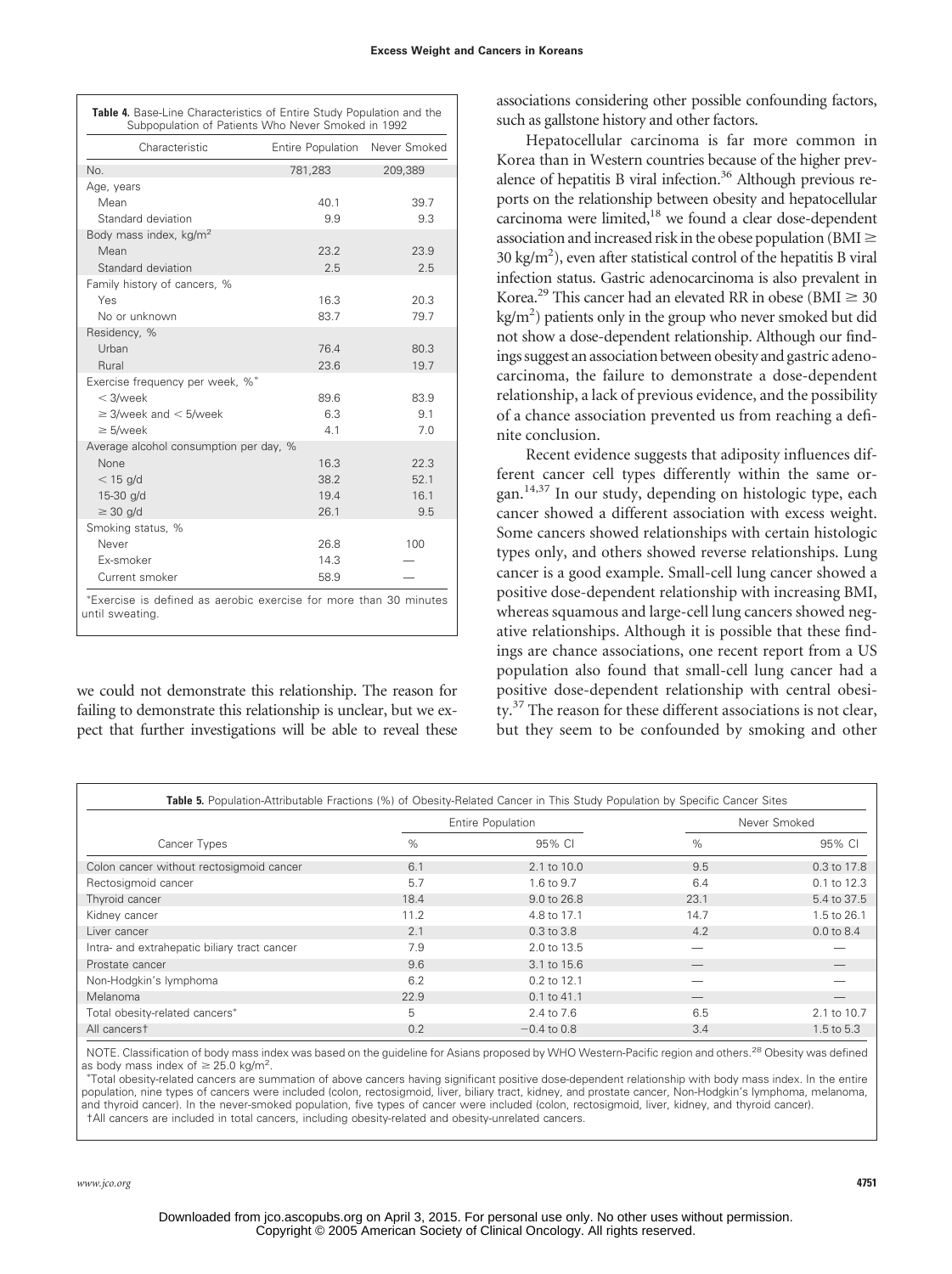unknown factors.37,38 Another example is distal esophageal and gastric cardia cancer. In our study, squamous cell carcinoma at this site showed a significant negative association with excess weight, whereas adenocarcinoma did not. According to many previous reports, adenocarcinoma at this site has a positive dose-dependent relationship with BMI, whereas esophageal squamous carcinoma is more profoundly influenced by smoking, with an inverse relationship with BMI.<sup>14</sup> Reflux of gastric acid as a result of increased intraabdominal pressure is thought to be the main mechanism explaining the relationship between esophageal adenocarcinoma and obesity.<sup>31</sup> However, we failed to demonstrate this relationship for the following two possible reasons: obesity in Koreans severe enough to evoke considerable gastric acid reflux is rare (only 2.6% of Koreans had BMI of  $\geq 30 \text{ kg/m}^2$  in 1998),34,39 and *Helicobacter pylori* infection, which has an inverse association with esophageal adenocarcinoma,<sup>40</sup> is prevalent in Koreans.<sup>41</sup>

Much epidemiologic data strongly support the associations between excess weight and certain cancers, but the underlying mechanisms explaining these associations are still uncertain. Increased blood levels of sex steroid, insulin, insulin-like growth factor, leptin, adipocytokine, and increased intra-abdominal pressure (esophageal adenocarcinoma) in obese people have been suggested to explain the associations of obesity with cancers.5,42 However, data on this issue are still limited and unclear. Further research is needed to elucidate these mechanisms. Although we could not attest this hypothesis only from our data, we did find that interesting associations exist according to histologic type. With the understanding that mechanisms of these associations can be varied depending on their histologic types and that previous data suggested important clues from these associations, $14,37$  we expect that our report considering histologic types can contribute to future research and also to a clearer understanding of the relationship between body weight and cancers.

Because smoking is not only a risk factor for certain cancers, but also has an inverse relationship with BMI, we also present the results as they pertain to nonsmokers. Although analyses restricted to nonsmokers may produce more refined results, as noted by other researchers,<sup>8</sup> some unique characteristics of this group need to be considered. In patients who never smoked, covariates, such as exercise, alcohol, and other factors, could differ from the general population, so careful consideration of these covariates is needed to interpret the study results, especially when extrapolating them to broader populations. Therefore, we did not pay more attention to the results from nonsmokers when interpreting and discussing our results.

The PAF of all cancers from obesity ( $\text{BMI} \geq 25.0 \text{ kg/m}^2$ ) in our study was much smaller (only 0.2% for the entire population and 3.4% for the group who never smoked; Table 5)

than that of Western countries,<sup>4</sup> whereas each cancer known to be associated with obesity had a much higher PAF. This discrepancy was attributed to the fact that the most common cancers in Korea are not closely related to excess weight. Stomach cancer is the most prevalent cancer in Korea (24.1% of all cancers for all Korean men from KCCR in 2001), and lung cancer is the second most prevalent cancer (16.0% of all cancers).29These cancers showed no dose-dependent relationship or inverse relationship with increasing BMI. After restricting our analyses to the obesity-related cancers and summarizing the cancers with positive associations with increasing BMI, we obtained higher values of PAF (5.0% for the entire population and 6.5% for the group who never smoked) in our study population, which are in accord with previous results from Western countries.<sup>4</sup>

The impact of weight change on the risk of cancer is another important issue to consider because weight gain and loss could be time-dependent covariates in our analyses. A recent study reported that intentional weight loss reduced the risk of obesity-related cancer, whereas unintentional weight loss episodes were not associated with decreased cancer risk.<sup>43</sup> We could not conduct analyses with time-dependent variables because the questionnaires, which contained important time-dependent covariates such as smoking, alcohol, and exercise, given to the subjects were modified during the study period as a result of administrative problems in the KNHIC. Further study is needed to examine time-dependent variables.

The comprehensiveness of cancer case reporting in our study is another consideration. According to surveys of the KCCR, at least 80% of newly developed cancers in Korea are reported.<sup>29</sup> However, this is only an average percentage that can be applied to all subjects in Korea; it does not apply, necessarily, to our study patients. In Korea, the jobs held by our patients are regarded as stable and secure jobs, and there are low rates of leaving or job changing; moreover, all the patients had to be members of KNHIC by law, and their health examination was mandatory. Therefore, this population was relatively easy to follow and should constitute a source of relatively precise information. Therefore, we postulated that more than 80% of the cancer patients, by far, with respect to our patients, were included in the KCCR data; in addition, we matched these data with data of KNHIC, which provides medical insurance to almost all people in Korea, to reduce missing patients. Although we cannot be confident that 100% were included, we expect that almost all patients were included in our study. In addition, occult (prevalent) cancers are also an important issue to be considered. We initially tried to find patients with new cancers that arose in the initial 2 years and found a small number of incident patients (663 patients in the first year and 1,430 patients in the second year). But we could not find any significant differences between the results of analyses including cancers in the initial 2 years and analyses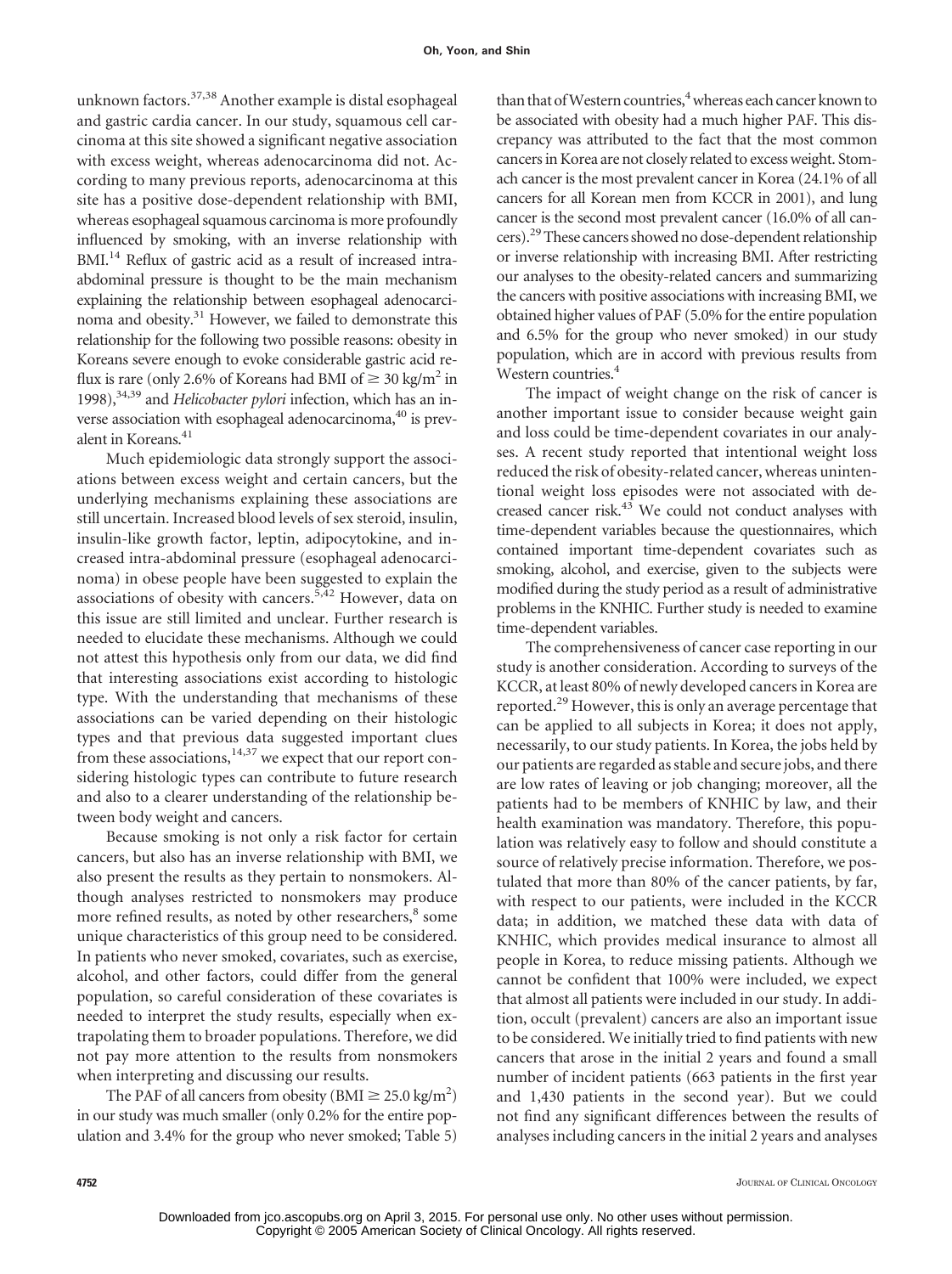excluding these cancers. We assumed that this was because of the fact that many of the occult cancer patients were diagnosed and excluded through their health status examination in 1992.

One advantage of our study is that actual measurements of height and weight were made by trained individuals. This is preferred over self-reported data, which have been used frequently in a number of well-known large-scale cohort studies, because heavier individuals tend to underreport their weight.<sup>44</sup>

In summary, like western populations, excess weight seems to be associated with many types of cancers for Koreans, and there may prove to be different associations depending on histologic type. This suggests that the increasing levels of obesity among Korean and Asian populations will result in these populations being exposed to a greater

#### **REFERENCES**

**1.** WHO: Obesity: Preventing and Managing the Global Epidemic. Geneva, Switzerland, WHO, 1998

**2.** Greenlee RT, Murray T, Bolden S, et al: Cancer statistics, 2000. CA Cancer J Clin 50:7- 33, 2000

**3.** Ministry of Health and Welfare (Republic of Korea): Yearbook of Health and Welfare Statistics. Seoul, Korea, Ministry of Health and Welfare, 2002

**4.** Bergstrom A, Pisani P, Tenet V, et al: Overweight as an avoidable cause of cancer in Europe. Int J Cancer 91:421-430, 2001

**5.** Bianchini F, Kaaks R, Vainio H: Overweight, obesity, and cancer risk. Lancet Oncol 3:565-574, 2002

**6.** Peto J: Cancer epidemiology in the last century and the next decade. Nature 411:390- 395, 2001

**7.** International Agency for Research on Cancer: Handbooks of Cancer Prevention, Vol. 6: Weight Control and Physical Activity. Lyons, France, International Agency for Research on Cancer, 2002

**8.** Calle EE, Rodriguez C, Walker-Thurmond K, et al: Overweight, obesity, and mortality from cancer in a prospectively studied cohort of U.S. adults. N Engl J Med 348:1625-1638, 2003

**9.** Caan BJ, Coates AO, Slattery ML, et al: Body size and the risk of colon cancer in a large case-control study. Int J Obes Relat Metab Disord 22:178-184, 1998

**10.** Murphy TK, Calle EE, Rodriguez C, et al: Body mass index and colon cancer mortality in a large prospective study. Am J Epidemiol 152: 847-854, 2000

**11.** Chow WH, Gridley G, Fraumeni JFJ, et al: Obesity, hypertension, and the risk of kidney cancer in men. N Engl J Med 343:1305-1311, 2000

**12.** Maclure M, Willett W: A case-control study of diet and risk of renal adenocarcinoma. Epidemiology 1:430-440, 1990

**13.** Chow WH, Blot WJ, Vaughan TL, et al: Body mass index and risk of adenocarcinomas of

risk of cancer. Considering that obesity-related cancers are increasing rapidly in Asian countries, more attention should be paid to controlling obesity in these areas to prevent these cancer epidemics.

■■■

# *Acknowledgment*

This study is the result of joint research with Korea National Health Insurance Corporation. We thank Min Kyung Lim, Sung-Ho Beck, Jee Young Pak, and Han-Seong Kim for their contribution to the scientific discussion, and all members of the Korea National Health Insurance Corporation for their cooperation and assistance.

# *Authors' Disclosures of Potential Conflicts of Interest*

The authors indicated no potential conflicts of interest.

the esophagus and gastric cardia. J Natl Cancer Inst 90:150-155, 1998

**14.** Vaughan TL, Davis S, Kristal A, et al: Obesity, alcohol, and tobacco as risk factors for cancers of the esophagus and gastric cardia: Adenocarcinoma versus squamous cell carcinoma. Cancer Epidemiol Biomarkers Prev 4:85-92, 1995

**15.** Shoff SM, Newcomb PA: Diabetes, body size, and risk of endometrial cancer. Am J Epidemiol 148:234-240, 1998

**16.** Weiderpass E, Persson I, Adami HO, et al: Body size in different periods of life, diabetes mellitus, hypertension, and risk of postmenopausal endometrial cancer (Sweden). Cancer Causes Control 11:185-192, 2000

**17.** Sellers TA, Kushi LH, Potter JD, et al: Effect of family history, body-fat distribution, and reproductive factors on the risk of postmenopausal breast cancer. N Engl J Med 326:1323- 1329, 1992

**18.** Nair S, Mason A, Eason J, et al: Is obesity an independent risk factor for hepatocellular carcinoma in cirrhosis? Hepatology 36:150-155, 2002

**19.** Lazcano-Ponce EC, Miquel JF, Munoz N, et al: Epidemiology and molecular pathology of gallbladder cancer. CA Cancer J Clin 51:349-364, 2001

**20.** Zatonski WA, Lowenfels AB, Boyle P, et al: Epidemiologic aspects of gallbladder cancer: A case-control study of the SEARCH Program of the International Agency for Research on Cancer. J Natl Cancer Inst 89:1132-1138, 1997

**21.** Dal Maso L, La Vecchia C, Franceschi S, et al: A pooled analysis of thyroid cancer studies: V. Anthropometric factors. Cancer Causes Control 11:137-144, 2000

**22.** Moyad MA: Is obesity a risk factor for prostate cancer, and does it even matter? A hypothesis and different perspective. Urology 59:41-50, 2002 (suppl 1)

**23.** Pan SY, Johnson KC, Ugnat AM, et al: Association of obesity and cancer risk in Canada. Am J Epidemiol 159:259-268, 2004

**24.** Thune I, Olsen A, Albrektsen G, et al: Cutaneous malignant melanoma: Association with height, weight and body-surface area—A prospective study in Norway. Int J Cancer 55: 555-561, 1993

**25.** Kirkpatrick CS, White E, Lee JA: Casecontrol study of malignant melanoma in Washington State: II. Diet, alcohol, and obesity. Am J Epidemiol 139:869-880, 1994

**26.** Holly EA, Lele C, Bracci PM, et al: Casecontrol study of non-Hodgkin's lymphoma among women and heterosexual men in the San Francisco Bay area, California. Am J Epidemiol 150:375-389, 1999

**27.** Korean National Health Insurance Corporation: Health check up. http://www.nhic.or.kr/ wbe/nation/nation05.html

**28.** WHO Western Pacific Region, International Association for the Study of Obesity, and International Obesity Taskforce: The Asian-Pacific Perspective: Redefining Obesity and Its Treatment. Geneva, Switzerland, WHO Western Pacific Region, 2000

**29.** Headquarters of Korean Central Cancer Registry: Cancer registry system in Korea. http:// www.ncc.re.kr

**30.** WHO: International Classification of Diseases for Oncology (ed 2). Geneva, Switzerland, WHO, 1990

**31.** Lagergren J, Bergstrom R, Nyren O: Association between body mass and adenocarcinoma of the esophagus and gastric cardia. Ann Intern Med 130:883-890, 1999

**32.** Rockhill B, Newman B, Weinberg C: Use and misuse of population attributable fractions. Am J Public Health 88:15-19, 1998

**33.** Greenland S: Re: Confidence limits made easy: Interval estimation using a substitution method. Am J Epidemiol 149:884-885, 1999

**34.** Oh SW, Shin S-A, Yun YH, et al: Cutpoint of BMI and obesity related comorbidties and mortality in middle-aged Koreans. Obes Res 12: 2031-2040, 2004

**35.** Berrington de Gonzalez A, Sweetland S, Spencer E: A meta-analysis of obesity and the risk of pancreatic cancer. Br J Cancer 89:519- 523, 2003

**36.** Ahn YO: Strategy for vaccination against hepatitis B in areas with high endemicity: Focus on Korea. Gut 38:S63-S66, 1996 (suppl 2)

*www.jco.org* **4753**